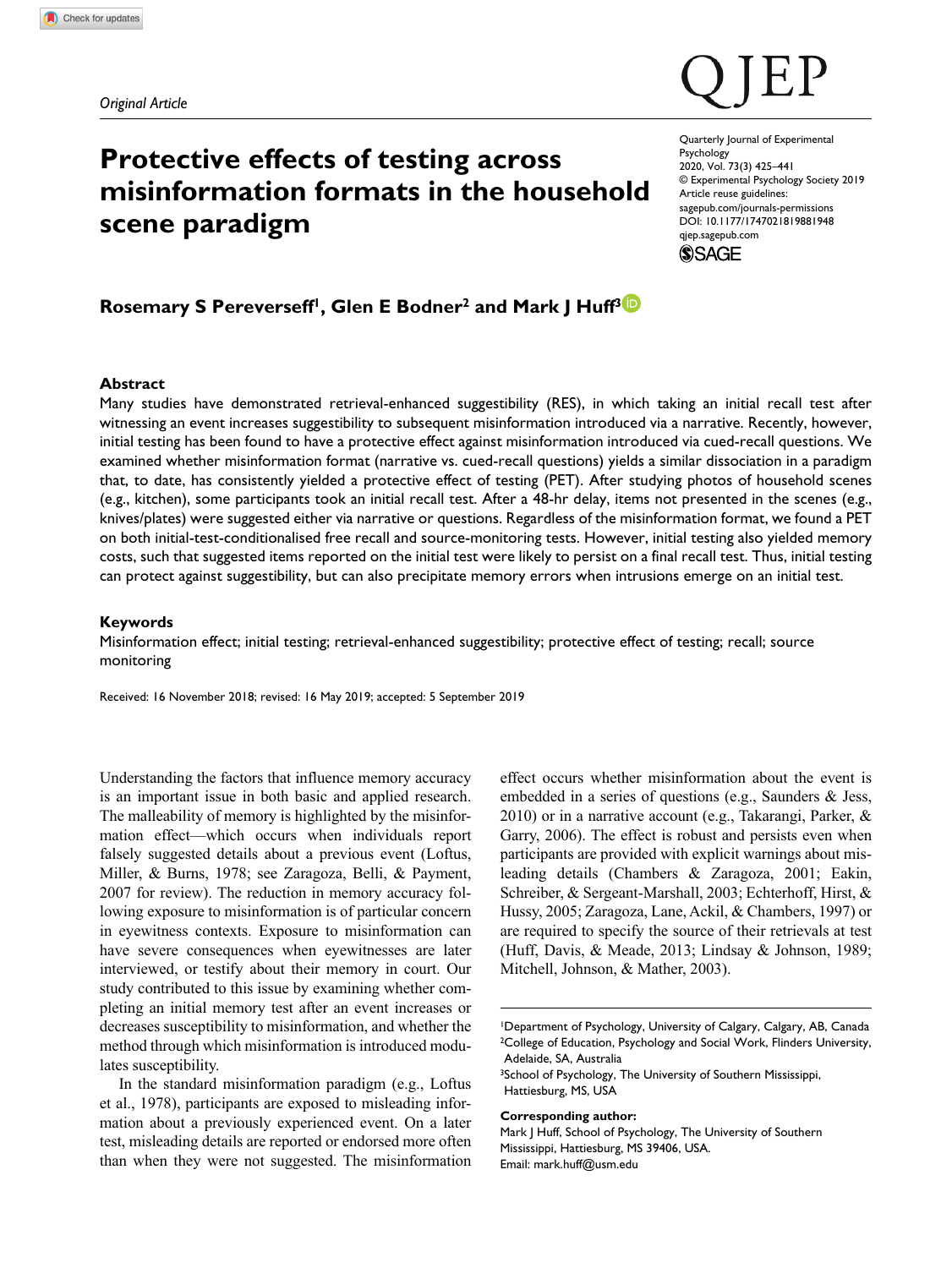Given the deleterious effects of misinformation on memory and their potential ramifications, it is important to identify conditions that can help to inoculate memory. Methods such as warnings may not be feasible in eyewitness contexts where it is unknown whether eyewitnesses were exposed to misinformation, and may even discourage witnesses from reporting details for fear that they may be incorrect. Despite these limitations, research has identified some means of enhancing memory for a witnessed event. For example, shortening the delay between the original event and misinformation exposure can reduce the misinformation effect (Belli, Windschitl, McCarthy, & Winfrey, 1992), as can ensuring full attention is available during original encoding (Lane, 2006). Again however, most eyewitness situations do not offer control over such parameters.

More generally, what is needed are methods of reducing memory suggestibility that can be applied *after* an event, but *before* the witness is exposed to misinformation. Initial memory testing following an event is a potential candidate. Taking a memory test has been shown to be a powerful memory modifier that can enhance retention relative to additional study opportunities (Roediger & Karpicke, 2006). This benefit of testing is termed the retrieval-practice effect, and it has been ascribed to processes including enhanced memory organisation (Congleton & Rajaram, 2012) and increased generation of implicit "mediator" cues that can be used at retrieval (Carpenter, 2011; Pyc & Rawson, 2010), which in turn can slow forgetting rates (Kornell, Bjork, & Garcia, 2011; for reviews see Rawson & Dunlosky, 2011; Rowland, 2014).

Surprisingly, given the established benefits of retrieval practice, initial testing has been shown to *increase* suggestibility to misinformation—a pattern termed *retrievalenhanced suggestibility* (RES; Thomas, Bulevich, & Chan, 2010; for a review see Chan, Manley, & Lang, 2017). The RES pattern was first reported by Chan, Thomas, and Bulevich (2009). After viewing an episode of the television series *24*, some participants completed an initial cuedrecall test for details of the episode. Relative to a no-test condition, initial testing increased suggestibility to contradictory details about the episode that were later presented via an auditory narrative. Chan and Langley (2011) replicated this RES pattern when the final test occurred after a week delay. The RES pattern occurs with different types of video events (Chan, Wilford, & Hughes, 2012), with both longer (40min) or shorter (8min) durations (Chan et al., 2009; Wilford, Chan, & Tuhn, 2014), and when an initial cognitive interview (a method used to probe eyewitnesses) is used in place of an initial cued-recall test (LaPaglia, Wilford, Rivard, Chan, & Fisher, 2014). Counterintuitively, this RES pattern suggests that giving eyewitnesses an initial memory test may backfire and increase susceptibility to misinformation.

Two mechanisms have commonly been proposed to account for the RES pattern. The test-potentiated learning account posits that initial testing potentiates learning of subsequent information—including misinformation (Cho, Neely, Crocco, & Vitrano, 2017; Pastötter & Bäuml, 2014). Compared with a no-test control, initial testing is said to facilitate the encoding of misleading details, enhancing the misinformation effect on a final test. Consistent with this account, some studies showing RES have also shown that initial testing improves memory for correct event details presented with post-event information (i.e., *consistent items*; Chan & Langley, 2011; Chan & LaPaglia, 2011; Chan et al., 2017; Thomas et al., 2010, but see Chan et al., 2009). Importantly, however, these testing benefits were not global: event details that do not appear in post-event information (i.e., *control item*s) did not show a retrievalpractice effect.

By a second account, initial testing increases endorsement of misinformation because participants consider discrepant misinformation details to be corrective feedback, leading them to pay greater attention to those details during the misinformation phase. Consistent with this possibility, Gordon and Thomas (2014) reported that RES was associated with longer reading times for statements containing misleading details (vs. statements without misleading details) in the narrative. Initial testing may have increased attention allocated to discrepant items during the misinformation phase, thus enhancing their encoding. These test-potentiated learning and attentional accounts are not mutually exclusive, and both mechanisms may contribute to RES.

Strikingly, another set of studies has yielded the opposite result, namely, that initial testing can *decrease* one's susceptibility to misinformation. A *protective effect of testing* (PET; Huff et al., 2013; Huff, Weinsheimer, & Bodner, 2016) was first reported by Loftus (1977). In her study, after viewing a car involved in an accident, some participants were asked to indicate the car's colour prior to receiving a misleading suggestion of a different colour. On a final test, these participants were more accurate at reporting the original colour relative to participants who did not take the initial colour test. More recently, Memon, Zaragoza, Clifford, and Kidd (2010) found that completing a guided cognitive interview about one's memory for an event reduced later suggestibility relative to completing the interview after exposure to misinformation. These and other studies (e.g., Gabbert, Hope, Fisher, & Jamieson, 2012; Lane, Mather, Villa, & Morita, 2001; Pansky & Tenenboim, 2011) have found a clear benefit of initial testing, in line with the literature showing retrieval-practice effects.

Our study was based on a *household scene paradigm* developed by Huff et al. (2013) that, to date, has also consistently yielded a PET pattern. Their participants studied a set of six images of household scenes (e.g., kitchen, bathroom), each of which contained many scene items. Some participants then completed an initial free recall task for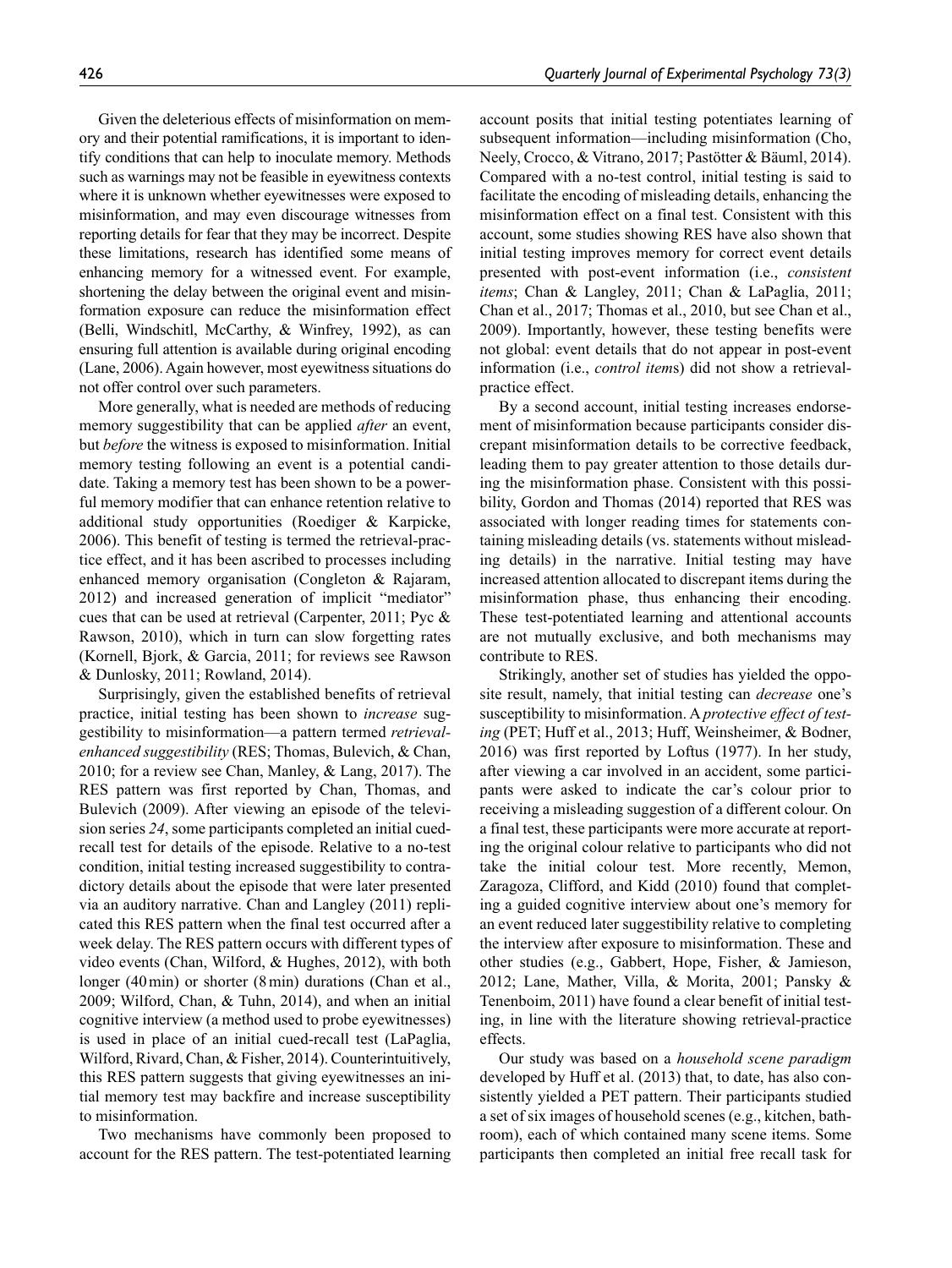the items from each scene. All participants were then exposed to a set of fake recall tests ostensibly completed by other participants, some of which introduced false suggested items that were not actually shown in the scenes. Participants then completed a final free recall test and a source-monitoring test. A significant retrieval-practice effect on the final recall test was found such that correct recall was enhanced by initial testing, but initial testing did not affect recall of misinformation. However, a PET pattern was found on the source-monitoring test, such that taking an initial test (vs. no test) resulted in fewer suggested items being attributed to the original photos. This pattern was replicated and extended by Huff et al. (2016), whose participants completed one or two initial recall tests and were exposed to misinformation either immediately or following a 48-hr delay. The PET pattern on the sourcemonitoring test replicated, and importantly, a PET pattern emerged on the free recall test after a delay. Taking two initial tests was not more effective than taking one. In sum, accumulating evidence shows that in some paradigms or some conditions, initial testing can reduce misinformation susceptibility.

Given that initial testing can either increase or decrease misinformation susceptibility, research has begun to focus on identifying the factors that determine whether a RES or PET pattern occurs. Thomas et al. (2010) warned participants that they may have been exposed to erroneous details prior to completing the final test. This warning eliminated RES, but it did not produce a PET pattern. Participants' ability to avoid reporting misinformation after a warning indicates that their memories for the correct event details were still intact (e.g., McCloskey & Zaragoza, 1985) rather than having been overwritten (Loftus et al., 1978). Thus, warning individuals about exposure to false items appears to influence whether a RES or no effect of initial testing occurs, rather than whether a RES or PET occurs.

A second potentially relevant factor is the type of initial/final memory test. The RES pattern has typically been obtained when the initial/final test was cued recall (e.g., Chan et al., 2017; Chan et al., 2009; Gordon, Thomas, & Bulevich, 2015; Thomas et al., 2010), though it has also been obtained when the initial/final test was free recall (Wilford et al., 2014); when a source-monitoring test was used (Chan et al., 2012); and when the initial test included the cognitive interview (LaPaglia et al., 2014). The PET pattern, too, has been found using a variety of initial/final test types including cued recall (Pansky & Tenenboim, 2011), free recall (Gabbert et al., 2012; Huff et al., 2016; Loftus, 1979), recognition (Loftus, 1977), and when participants are required to specify the source of their retrievals through a source-monitoring test (Huff et al., 2013; Huff et al., 2016; Johnson, Hashtroudi, & Lindsay, 1993). Thus, the test type does not seem be critical to whether a RES or PET pattern occurs.

A third potentially relevant difference between the paradigms—which we investigated in this study—is the format used to present the misinformation. Studies that have found RES have primarily embedded misinformation in a narrative format (e.g., Chan & LaPaglia, 2011; Chan et al., 2017; Chan et al., 2009; Chan et al., 2012; Gordon & Thomas, 2014; Thomas et al., 2010; Wilford et al., 2014). In contrast, studies showing a PET have typically embedded misinformation in cued-recall questions (e.g., Gabbert et al., 2012; Lane et al., 2001; Pansky & Tenenboim, 2011), except Huff et al. (2013) and Huff et al. (2016), who embedded misinformation via a social-contagion format (i.e., fabricated household scene recall sheets). LaPaglia and Chan (2013; see too LaPaglia & Chan, 2019) examined whether misinformation format dictates whether RES or a PET occurred in their crime-video paradigm. Importantly, misinformation presented via a written narrative produced a RES pattern, whereas misinformation presented via cued-recall questions produced a PET pattern. To explain this dissociation, LaPaglia and Chan suggested that misinformation embedded in a question encourages participants to compare their memory for the original event to what the question suggests. This comparison process may assist participants in detecting discrepant details during the misinformation phase which would subsequently aid monitoring for those details on a final test, thus yielding the PET pattern. In the narrative condition, this comparison process may be less likely given that reading the narrative does not require a particular memory response. Participants may, therefore, be more likely to report misinformation, thus yielding the RES pattern.

Building on LaPaglia and Chan (2013), our study examined whether narrative versus question misinformation format modulates whether a PET or RES occurs in the household scene paradigm. Their findings lend credence to this possibility, but there are several potentially important differences between the crime video and household scene paradigms. For example, most studies yielding RES have used video events and an initial cued-recall test (e.g., Chan et al., 2009; LaPaglia & Chan, 2013; Memon et al., 2010), whereas Huff et al.'s studies yielding a PET used static household scenes and an initial free-recall test. In addition, Huff et al.'s participants inspected fake recall sheets ostensibly completed by social others, which may have aroused suspicion, thereby facilitating source-monitoring processes during the final memory tests that advantaged the initial-test group. Manipulating misinformation formats enabled us to test whether their crossover pattern generalises to the household scene paradigm.

Following Huff et al. (2013) and Huff et al. (2016), after studying images of household scenes, half our participants completed an initial free-recall test. Following a 48-hr delay (to reduce memory for the initial event), participants were exposed to suggested scene items either in a narrative or cued-recall question format (rather than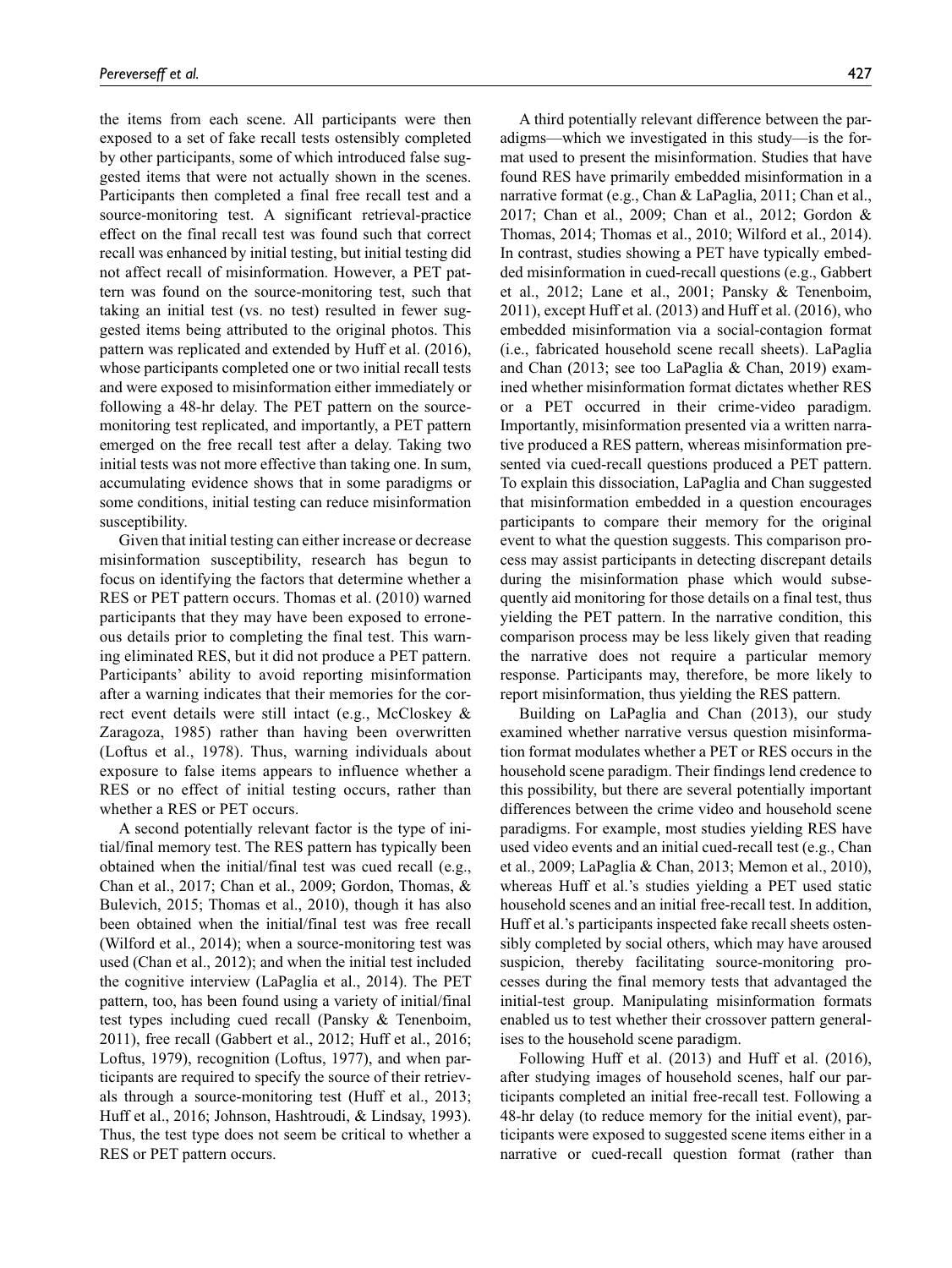through Huff et al.'s social contagion format). Final free recall and source monitoring tests were then completed. Based on LaPaglia and Chan (2013), and the differential processing of narratives versus questions outlined above, we expected RES with the narrative format and PET with the questions format.

A secondary goal of our study was to evaluate whether initial testing might also yield a memory cost by increasing the misinformation effect for suggested details that are spontaneously reported on the initial test. Suggested items are designed to be schema-consistent, and thus may arise as false memories during an initial test. In the householdscene paradigm, suggested items are often high-expectancy items intentionally omitted from the photo (e.g., soap in a bathroom scene). Although this possibility has not been evaluated previously, participants likely recall some of these suggested items during the initial recall test. Previous research has shown that initial errors, including misinformation, often persist across subsequent tests in the absence of corrective feedback (Kang et al., 2011; Kay, 1955; Lane et al., 2001; Zhu et al., 2012). The later presentation of suggested items during the misinformation phase could reinforce those initial errors, thus increasing their likelihood of being reported on the final recall test. Indeed, this could explain why a PET pattern is sometimes absent on a final recall test, yet present on a source-monitoring test (Huff et al., 2013; Huff et al., 2016).

On this issue, Huff et al. (2013, Experiment 2) presented initial-test participants with corrective feedback after the initial test. Feedback decreased the reporting of suggested items on the final recall test, yet the PET pattern on the final recall test did not reach significance. In this study, we measured the recall rates of suggested items on the initial test, and then removed those items from the calculation of the misinformation effect on the final recall test. Recall of suggested items on the initial test should work against a PET on free recall, at least when recall instructions do not require source monitoring. Thus, we expected that the conditionalised analysis might yield a PET on the final recall test. Such a demonstration would confirm the generality of the PET pattern in the householdscene paradigm. It may also identify an important cost to initial testing, in line with the RES pattern.

To further evaluate the potency of the initial test as a source of the misinformation effect, in Experiment 2 we modified the source-monitoring test so that memory of recalling details on the initial test was included as an option. In Experiment 1 and in the source tests used in Huff et al. (2013) and Huff et al. (2016), participants did not have the option of ascribing their memory for a suggested item to their responses on the initial test. Instead, they classified the source as either the household scene photo, the misinformation phase, or neither. By adding an initial test option, we were therefore able to evaluate how often participants recollect outputting suggested items on

the initial test, and the impact of that recollection when making source-monitoring decisions.

Finally, following Gordon and Thomas (2014) and Gordon et al. (2015), in Experiment 1 we measured reading times for each block of narrative or questions during the misinformation phase, to determine whether reading times were longer for blocks that contained falsely suggested items versus those that did not. In these prior studies, where narratives were used to present misinformation, reading times were longer for sentences containing suggested details relative to control sentences—particularly when participants had completed an initial test. The researchers suggested that initial testing increased the amount of processing time allocated towards suggested misleading items during the misinformation phase, resulting in increased reporting of suggested items on the final test. To gain insight into the effects of misinformation format in the household scene paradigm, Experiment 1 compared reading times for each format of blocks that suggested versus did not suggest a scene item, and we expected that reading times would be greater for blocks containing suggested items than those that did not. In Experiment 2, we equated reading times for blocks across formats to rule out reading time differences as a potential explanation for the Experiment 1 patterns.

# **Experiment 1**

# *Participants*

University of Calgary undergraduates participated for course credit. They were randomly assigned to the initialtest group or no-test group, and to receive misinformation either via a narrative or questions, resulting in four groups. Four participants were excluded for not complying with task instructions, and 14 participants failed to return for the second session and were excluded, leaving 148 participants for analysis (mean age=20.70, *SD*=4.40; range=18– 48). The source-test data were missing for 5 of these 148 participants.

# *Materials*

The study materials were six digital colour images of common household scenes (*bathroom, toolbox, desk, kitchen, closet, bedroom*), taken from a normed study by Huff et al. (2016), that displayed many items (*M*=23.83) commonly found in that scene. From these norms, the two most highly expected items for each scene were not included in the scene and instead served as the 12 suggested items (*soap/ toothbrush, nails/screwdriver, paper/pen, knives/plates, coat/shoes, and lamp/pillow*).

A narrative and a set of cued-recall questions were constructed for each scene (see Figure 1 for an example), within which both suggested items were presented. The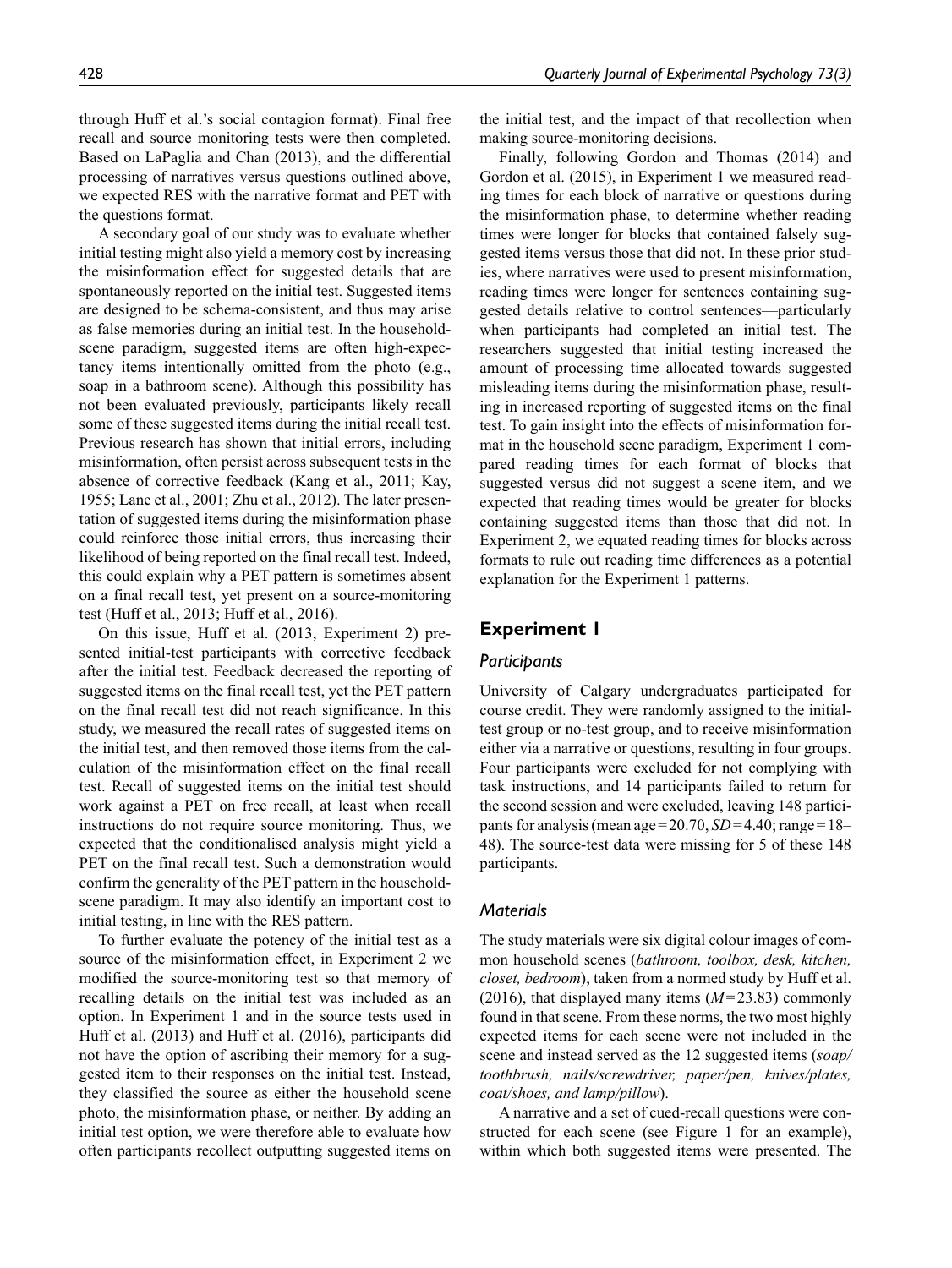| Narrative                                                                                                                                                                                             | Questions                                                                                             |
|-------------------------------------------------------------------------------------------------------------------------------------------------------------------------------------------------------|-------------------------------------------------------------------------------------------------------|
| Having forgotten his cell phone <sup>1</sup> on the table <sup>2</sup> ,<br>Jordan walked over to grab it.                                                                                            | Was the apple <sup>14</sup> green or red?                                                             |
| While he was there, he noticed that the<br>tomorrow spot on his calendar <sup>3</sup> said he had<br>an assignment due. He had completely<br>forgotten about it.                                      | How many CDs <sup>5</sup> were there?                                                                 |
| Frustrated with himself, he sat down to<br>complete it. He grabbed some paper <sup>4</sup> and<br>began to think.                                                                                     | What colour was the case on the cellphone <sup>1</sup> ?                                              |
| After staring into space for a few minutes, he<br>decided that some music would help his<br>thought process. He reached for the nearest<br>CD <sup>5</sup> and popped it in the laptop <sup>6</sup> . | Were the headphones <sup>7</sup> coiled or tangled?                                                   |
| His sister yelled for him to turn his music<br>down, so he plugged in his headphones7 and<br>put them in his ears.                                                                                    | Were the envelopes <sup>12</sup> front or flap side up?                                               |
| He immediately felt more creative, but not for<br>his homework. Jordan reached for the post-<br>its <sup>8</sup> , and started to glue them together with the<br>glue stick <sup>9</sup> .            | Was the scotch tape <sup>11</sup> to the left or the right of<br>the laptop <sup>6</sup> ?            |
| In an inspired moment, he linked together<br>some paper clips <sup>10</sup> and taped them with<br>scotch tape <sup>11</sup> . He proceeded to stick them to<br>the rest of his creation.             | Were the paperclips <sup>10</sup> on the post-it notes <sup>8</sup> ?                                 |
| Unsure of what he had just made, Jordan<br>realized that he had wasted half an hour, and<br>his assignment was no closer to completion.                                                               | Was the glue stick <sup>9</sup> directly on the table <sup>2</sup> or on<br>the papers <sup>4</sup> ? |
| With a sign of resignation, Jordan grabbed<br>some envelopes <sup>12</sup> and began to write out an<br>outline for his paper, using some highlighters <sup>13</sup><br>to make key points stand out. | What colour was the calendar <sup>3</sup> ?                                                           |
| Finally at a point where he could concentrate,<br>he took a bit of his apple <sup>14</sup> , grabbed the<br>pen <sup>15</sup> , and began writing his essay.                                          | Were the pens <sup>15</sup> with the highlighters <sup>13</sup> or<br>elsewhere?                      |

**Figure 1.** Sample household scene image and corresponding narrative and questions, shown in the presented order. Superscripts denote matching items across narratives and questions. Bolded items denote false items suggested to participants. Participants were not presented with superscripts or bolded items during the experiment.

narratives were vignettes in which a fictional character interacted with multiple scene items. The cued-recall questions asked participants about the proximity or features of various items. The narratives ranged from 8 to 16 sentences and were subdivided into blocks of text to equate the number of blocks of text with the number of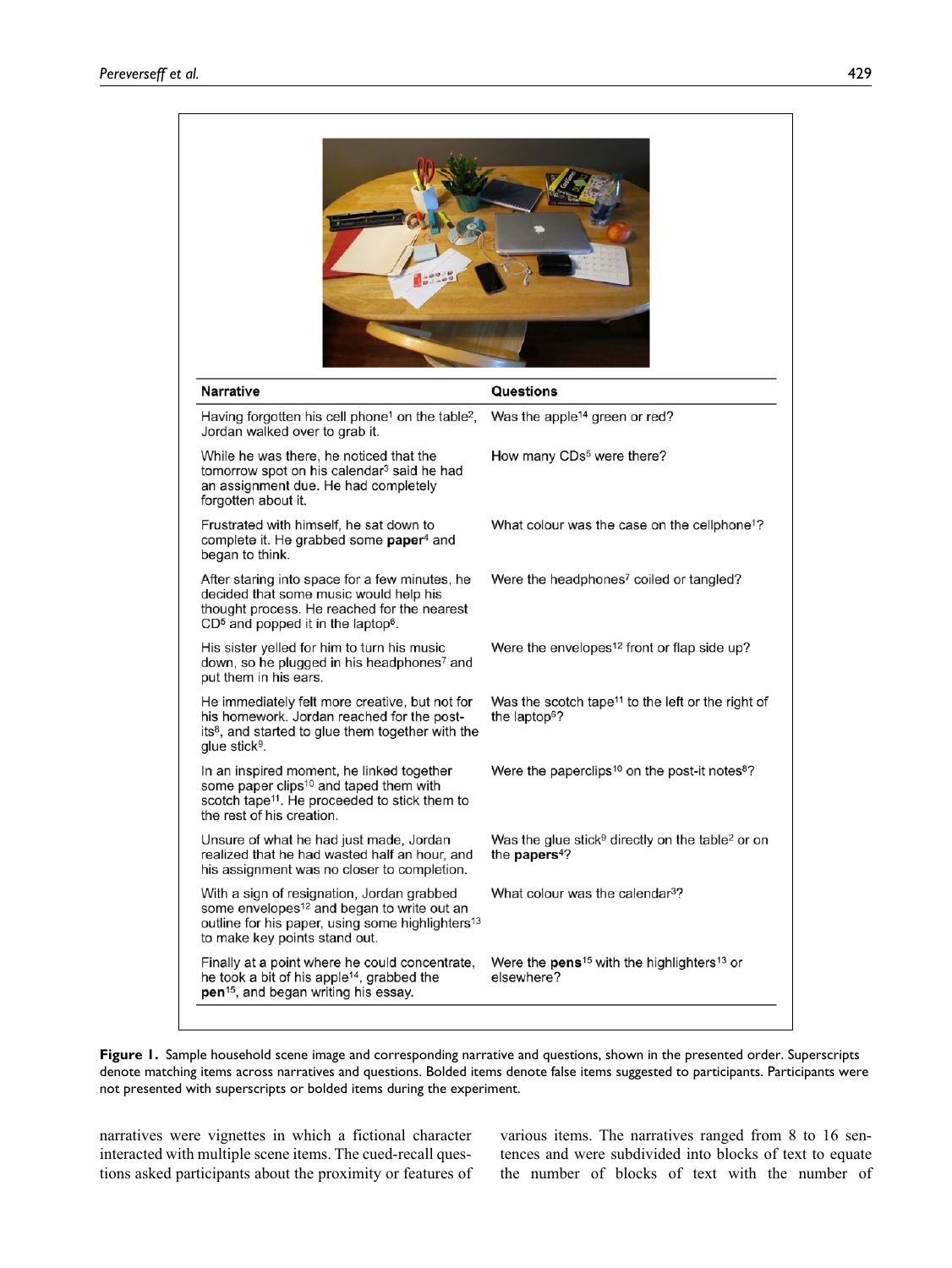

**Figure 2.** Study procedure for Experiments 1 and 2.

cued-recall questions for the same scene. Splitting the materials into blocks allowed us to measure the reading time for blocks that contained versus did not contain suggested items. No item was mentioned in more than one block. *Consistent items* are scene items that were also mentioned in a block (11–12 per scene). *Control items* are scene items that were not mentioned in a block (11–12 per scene). By mistake, 6 of the 144 scene items appeared only in the narrative or question block rather than in both. These items were excluded from analysis. The two suggested items for a given scene were always presented in different blocks.

The 66-item source-monitoring test included 11 items from each scene: four consistent items, four control items, two suggested items, and one related lure item that was neither in the scene nor suggested (e.g., *printer* for the desk scene). Due to the error mentioned above, two consistent items on this test were dropped from the source-test analyses. The source test consisted of four response options: "photo" if the item had been shown in the photo; "narrative" or "question" if the item had been presented in the narrative or questions, respectively; "both" if the item had been presented in both the photo and narrative/questions; or "neither."

# *Procedure*

Figure 2 depicts the study design. Participants were tested in a computer lab in groups ranging from 10 to 30 participants. The study was conducted using Qualtrics software. Participants completed two sessions spaced 48-hr apart. In Session 1, participants were informed that they would view household scenes, and then their memory for the scenes would be tested. Consistent with Huff et al. (2013) and Huff et al. (2016), each scene was then shown for 15 s in the order listed above, preceded by the scene title. The no-test condition groups were then dismissed and instructed to return for Session 2. The initial-test groups immediately completed a 2min free recall test for each scene in the same order. The scene title was presented, and participants typed in as many items from the scene as they could recall. The initial-test groups were then dismissed and instructed to return for Session 2.

Session 2 began with the misinformation phase. The scene title preceded each narrative or set of questions. The

narrative groups read a narrative based on each household scene studied in Session 1. They read each block of text, and then clicked a "next" button to advance to the next block. The questions groups read each cued-recall question and were asked to answer it silently to themselves and then clicked a "next" button to advance to the next question. Silent responses in the questions condition were used in the questions condition to match the responses in the narrative condition. Although participants may not have answered all of the questions, their purpose was to introduce the suggested items. A maximum of 30s was provided per block, after which the next block appeared. Reading latencies were measured from the onset of each block until the participant clicked the "next" button, or until the block advanced automatically after 30 s (in which case the reading time was recorded as 30s). After the misinformation phase, participants completed an arithmetic filler task for 2min.

After the filler task, participants completed the final free recall task, which was identical to the initial free recall task. They then completed the self-paced source-monitoring test for which responses were made via on-screen radio buttons.

# **Results**

A liberal criterion was used to score free recall responses, such that misspellings and synonyms were treated as correct (as in Huff et al., 2016). For example, the word "pan" was scored as correct for the scene item "pot." Free recall and source responses for each item type were analysed using a 2 (test condition: no test vs. initial test)  $\times$  2 (misinformation format: narratives vs. questions) between-subjects analysis of variance (ANOVA). For completeness, we report the main effect of misinformation format for each ANOVA, but we do not interpret them, given we were primarily interested in whether the effect of initial testing differed for the two misinformation formats. Results were significant at the  $p < .05$  level unless otherwise reported. Partial eta-squared  $(\eta_p^2)$  is reported as a measure of effect size for ANOVAs and Cohen's *d* for all *t*-tests. A sensitivity analysis using G\*POWER (Erdfelder, Faul, & Buchner, 1996), indicated that our sample size had sufficient power (.80) to detect medium-sized effects (e.g., Cohen's *d*=.50 or larger) for main effects and interactions.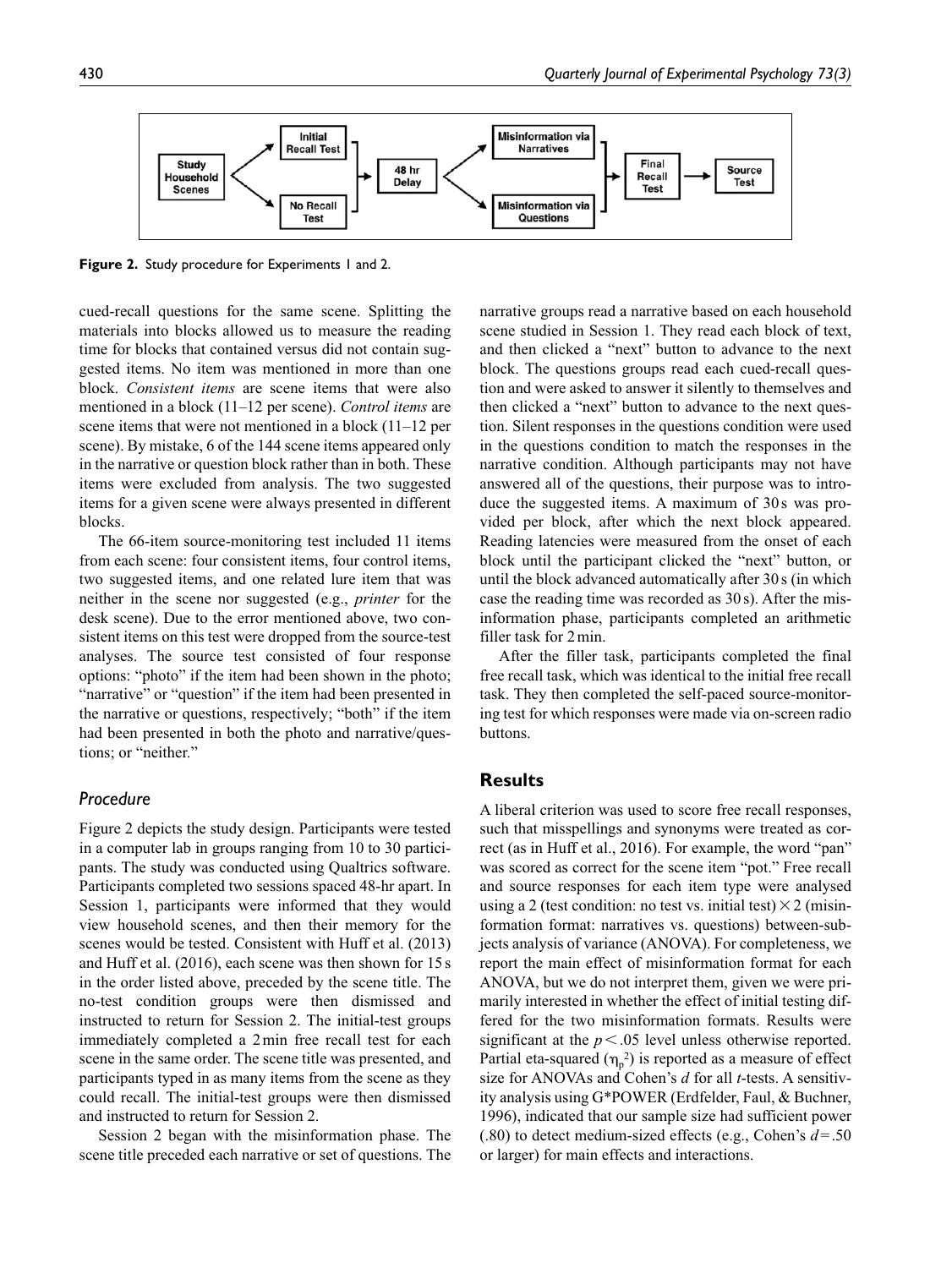| Experiment/item type  | <b>Narratives</b> |                           | Questions |                   |
|-----------------------|-------------------|---------------------------|-----------|-------------------|
|                       | No test           | Initial test              | No test   | Initial test      |
| Experiment I          |                   |                           |           |                   |
| N                     | 35                | 38                        | 35        | 40                |
| Consistent            | .31(.12)          | .44(.14)                  | .36(.09)  | .46(.11)          |
| Control               | .08(0.05)         | .11(.07)                  | .09(0.05) | .18(0.08)         |
| Suggested/conditional | .39(.20)          | $.45/0.36$ ( $.18/0.16$ ) | .48(.19)  | .48/.37 (.19/.20) |
| <b>Experiment 2</b>   |                   |                           |           |                   |
| N                     | 35                | 33                        | 36        | 37                |
| Consistent            | .35(.12)          | .43(.13)                  | .40(.14)  | .41 (.12)         |
| Control               | .12(.06)          | .12(.09)                  | .11(.06)  | .15(0.06)         |
| Suggested/conditional | .46 (.19)         | .46/.34(.17/.17)          | .52(.22)  | .47/.36 (.22/.20) |

**Table 1.** Mean (*SD*) proportion of items recalled on the final recall test in Experiments 1 and 2 as a function of item type, misinformation format (narratives vs. questions), and initial test condition (no test vs. initial test).

Non-significant effects were further tested using a Bayesian estimate of the strength of evidence supporting the null hypothesis (Masson, 2011; Wagenmakers, 2007). This analysis compares two models in which one assumes an effect and the other assumes a null effect. The Bayesian analysis yields a probability estimate that the null effect is retained: A  $p$ -value termed  $p<sub>BIC</sub>$  (Bayesian Information Criterion). This analysis is sensitive to sample size and therefore is more informative regarding null effects than null-hypothesis significance testing.

# *Initial free recall test*

The mean proportion of scene items correctly recalled on the initial test was 0.27 per scene (*SD*=.08), and the mean proportion of suggested items falsely recalled was 0.23 per scene (*SD*=.46). There were no differences in the rates of correct or suggested item recall for participants who later received narratives versus questions,  $t s < 1.04$ ,  $p_{BIC}s > .87$ .

# *Final free recall test*

Table 1 provides the mean proportion of items recalled on the final recall test as a function of item type, misinformation format, and initial test condition. We first report analyses for consistent and control items. We then focus on our primary interests, namely, the influence of initial testing on memory for suggested items, and whether the direction of this influence depended on misinformation format.

*Consistent items.* Initial testing enhanced free recall of consistent items (i.e., scene items later mentioned in the misinformation phase) relative to the no-test condition (.45 vs. .34), *F*(1, 144)=35.10, mean square error (MSE)=.01,  $\eta_p^2$  = .20, a retrieval-practice effect (Roediger & Karpicke, 2006). Marginally fewer consistent items were recalled in the narrative versus questions condition (.38 vs. .41), *F*(1,

144)=2.96, MSE=.01,  $p = .09$ ,  $\eta_p^2 = .02$ ,  $p_{BIC} = .78$ . The interaction was not significant,  $F < 1$ ,  $p_{\text{BIC}} = .91$ .

*Control items.* Initial testing also increased correct recall of control items (i.e., scene items not mentioned during the misinformation phase) relative to the no-test condition (.15 vs. .09),  $F(1, 144) = 25.55$ , MSE=.01,  $\eta_p^2 = .15$ . Control items were less likely to be recalled in the narrative versus questions format condition (.10 vs. .14), *F*(1, 144)=13.12, MSE=.01,  $\eta_p^2$  = .08. These effects were qualified by a significant interaction,  $F(1, 144) = 8.18$ , MSE = .01,  $\eta_p^2 = 0.05$ . Follow-up *t*-tests revealed that initial testing significantly increased recall of control items in the questions condition (.18 vs. .09), *t*(73)=3.98, standard error of the mean (SEM)=.01, *d*=0.91, but not in the narratives condition (.09 vs. .08),  $t < 1$ ,  $p_{\text{BIC}} = .88$ .

*Suggested items.* Turning to the misinformation effect, recall of suggested items was equivalent in the test and notest conditions (.46 vs. .44)—a null effect of test condition,  $F<1$ ,  $p_{\text{BIC}}$  = .89. Marginally fewer suggested items were recalled when misinformation was embedded in a narrative rather than in questions (.42 vs. .48), *F*(1, 144)=3.40,  $MSE = .04, p = .07, p_{BIC} = .70, \eta_p^2 = .02$ . The interaction was not reliable,  $F(1, 144) = 1.08$ ,  $\overline{MSE} = .04$ ,  $p = .30$ ,  $p_{\text{BIC}} = .88$ .

As described above, 23% of suggested items were spontaneously recalled on the initial test, which was not surprising given these were high-expectancy items. On the final recall test, participants may have recollected having output these items on the initial recall test and used this recollection as the basis for outputting them again. Taking an initial test may encourage participants to generate their own misinformation, at least for plausible, schema-consistent details (e.g., Brewer & Treyens, 1981). Therefore, we next isolated the effect of initial testing on recall of suggested items that were not reported on the initial test. To this end, we conducted a conditionalised analysis in which suggested items reported on the initial test were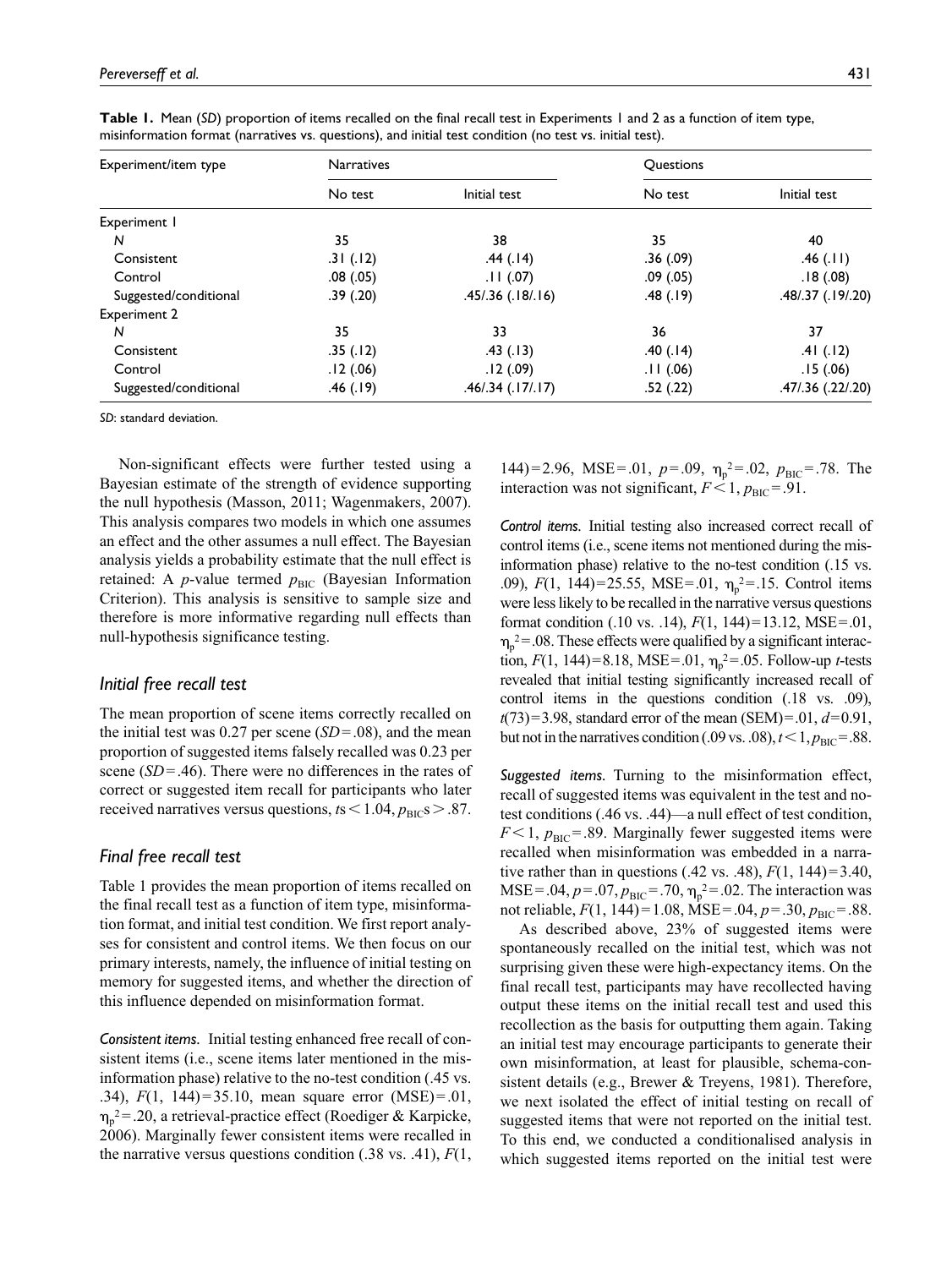| Item type            | Attribution                  | <b>Narratives</b> |              | Questions |              |
|----------------------|------------------------------|-------------------|--------------|-----------|--------------|
|                      |                              | No test           | Initial test | No test   | Initial test |
| Consistent           | Photo                        | .24(.13)          | .14(.10)     | .28(11)   | .18(.12)     |
|                      | <b>Both</b>                  | .41(.27)          | .52(.18)     | .41 (.19) | .43(.17)     |
|                      | Narrative/questions          | .18(.12)          | .23( .14)    | .17(.11)  | .29 (.17)    |
|                      | <b>Neither</b>               | .18(.15)          | .11(.11)     | .14(.14)  | .10 (.10)    |
| Control              | Photo                        | .42(.20)          | .39 (.19)    | .50(.19)  | .43(.16)     |
|                      | <b>Both</b>                  | .11(.10)          | .10(.09)     | .03(0.04) | .04(0.05)    |
|                      | Narrative/questions          | .05(.07)          | .06(.05)     | .02(.03)  | .02(.03)     |
|                      | <b>Neither</b>               | .40(.19)          | .45(.18)     | .44 (.18) | .51(.15)     |
| <b>Related Lures</b> | Photo                        | .35(.23)          | .20(.20)     | .33(.21)  | .20(0.22)    |
|                      | <b>Both</b>                  | .10(.13)          | .06 (.09)    | .02(.05)  | .02(0.05)    |
|                      | Narrative/Questions          | .05(0.09)         | .06 (.09)    | .02(0.05) | .02(.05)     |
|                      | <b>Neither</b>               | .49(0.23)         | .67(0.22)    | .63(.21)  | .74 (.22)    |
| Suggested            | Photo                        | .33(.17)          | .18(.14)     | .40(.14)  | .25 (.19)    |
|                      | <b>Both</b>                  | .45(.18)          | .51(.22)     | .38(.19)  | .36(.20)     |
|                      | <b>Misinformation effect</b> | .77(0.23)         | .69(0.20)    | .78(.20)  | .61(.27)     |
|                      | Narrative/questions          | .13(.14)          | .19(.15)     | .09(.10)  | .26(.23)     |
|                      | <b>Neither</b>               | .09(.13)          | .13( .14)    | .13(.13)  | .13 (.14)    |

**Table 2.** Experiment 1: mean (*SD*) proportion of items attributed to source-monitoring test options by item type, misinformation format, and initial test condition.

The "both" source option reflects source retrievals from both the photos and the narrative/questions. For suggested items, the misinformation effect row (bold) is the sum of the photo and both rows of misattributions. For suggested items, the correct response was the "narrative/questions" option. For consistent items, the correct response was the "both" option. For control items, the correct response was the "photo" option. For related lures, the correct response was the "neither" option.

removed from analysis of the final recall test (i.e., by subtracting them from *both* the numerator and the denominator). The ANOVA on conditionalised suggested item recall (see Table 1) now revealed a PET: Initial testing reduced false recall of suggested items that were not recalled on the initial test, relative to the no-test condition (.37 vs. .44), *F*(1, 144)=5.40, MSE=.04,  $\eta_p^2$ =.04. Neither the main effect of misinformation format nor the interaction reached significance,  $F(1, 144) = 2.81$ ,  $MSE = .04$ ,  $p = .10$ ,  $p_{BIC} = .74$ , and  $F(1, 144) = 1.52$ , MSE = .04,  $p = .22$ ,  $p_{\text{BIC}} = .85$ .

#### *Source monitoring test*

Table 2 provides the mean proportion of source attributions as a function of item type, misinformation format, and initial test condition.

*Consistent items.* For consistent items, the correct response on the source test was selection of the "both" option, indicating items were found in both the photos and the narrative/questions sources (Huff et al., 2013; Huff et al., 2016). The ANOVA revealed a main effect of test condition, such that initial testing increased the rate of correct "both" attributions relative to the no-test condition (.47 vs. .41), *F*(1, 139)=4.31, MSE=.03,  $\eta_p^2 = 0.03$ . The effect of misinformation format was not significant,  $F(1, 139)=2.23$ ,  $MSE = .03$ ,  $p = .14$ ,  $p_{BIC} = .76$ , nor was the interaction,  $F(1)$ ,  $139$ )=2.60, MSE=.03, *p*=.11,  $p_{BIC}$ =.76.

*Control items.* For control items, "photo" was the only correct source option. Here, the ANOVA revealed a reversed testing effect, such that correct source attributions for control items were *less likely* after an initial test than in the no-test condition (.41 vs. .47),  $F(1, 139) = 5.13$ ,  $MSE = .04$ ,  $\eta_p^2 = .04$ . Interestingly, previous studies showing a PET pattern also reported this reversal (Huff et al., 2013; Huff et al., 2016); we consider this negative consequence of initial testing in section "General Discussion." The main effect of misinformation format failed to reach significance,  $F(1, 139) = 2.20$ , MSE = .04,  $p = .14$ ,  $p_{\text{BIC}} = .80$ , as did the interaction,  $F < 1$ ,  $p_{\text{BIC}} = .92$ .

*Related lures.* For related lure items, "neither" was the correct source attribution. The ANOVA showed a main effect of test condition; correct attributions were more likely in the initial-test versus no-test condition (.71 vs. .56), *F*(1, 139)=14.70, MSE=.05,  $\eta_p^2$ =.10. There was also a main effect of misinformation format, which indicated that "neither" attributions were less likely in the narrative than questions condition (.58 vs. .69), *F*(1, 139)=7.48,  $MSE = .05$ ,  $\eta_p^2 = .05$ . The interaction was not significant,  $F(1, 139) = 1.05$ , MSE = .05,  $p = .31$ ,  $p_{BIC} = .87$ .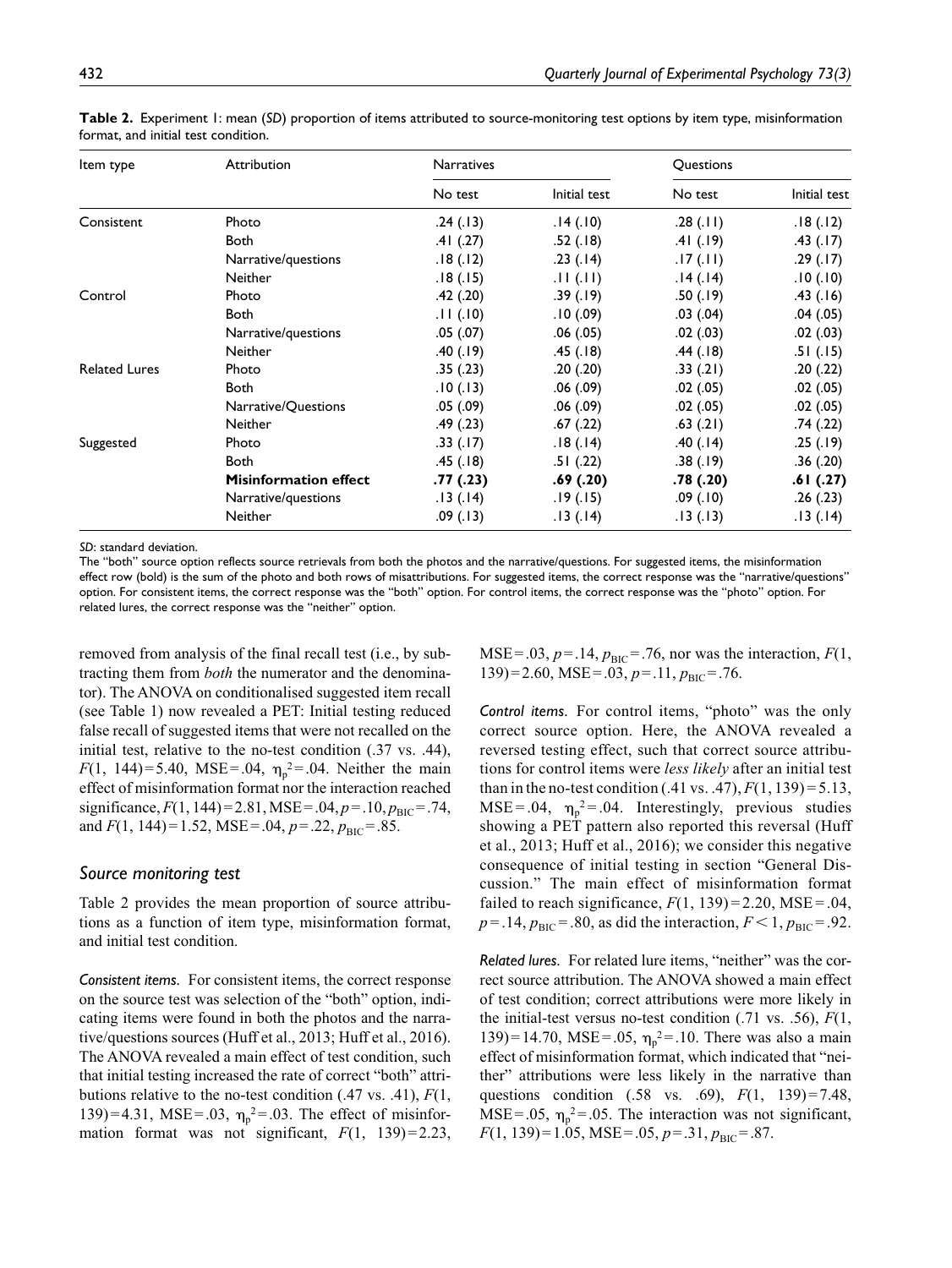| Block type              | <b>Narratives</b> |              |            | Questions    |  |
|-------------------------|-------------------|--------------|------------|--------------|--|
|                         | No test           | Initial test | No test    | Initial test |  |
| No suggested item block | 5.14(1.59)        | 6.14(2.46)   | 4.77(1.47) | 5.20(3.09)   |  |
| Suggested item block    | 4.54(1.37)        | 5.64(2.51)   | 4.67(1.40) | 5.97(3.79)   |  |

**Table 3.** Experiment 1: mean (*SD*) reading times (in s) during the misinformation phase as a function of block type (no suggested item vs. suggested item), misinformation format (narratives vs. questions), and initial test condition (no test vs. initial test).

*Suggested items.* The misinformation effect was computed as the proportion of suggested items that were incorrectly attributed to the scenes either via a "photo" or "both" response options. A main effect of test condition was found: initial testing (vs. no testing) reduced the proportion of suggested items that were incorrectly attributed to the scenes (.65 vs. .78), *F*(1, 139)=11.67, MSE=.05,  $\eta_p^2$  = .08. Thus, replicating Huff et al. (2013) and Huff et al. (2016), source judgements showed a PET pattern. The effect of misinformation format and the interaction were not significant,  $F < 1$ ,  $p_{BIC} = .88$ , and  $F(1, 139) = 1.32$ ,  $MSE = .05, p = .25, p_{BIC} = .86.$ 

Correct attributions for suggested items (i.e., to the narratives/questions source) were also analysed. Correct source attributions were more likely in the initial-test (vs. no-test) condition (.22 vs. .11), *F*(1, 139)=16.47,  $MSE = .03$ ,  $\eta_p^2 = .11$ . The effect of misinformation format was not significant,  $F < 1$ ,  $p_{\text{BIC}} = .91$ . However, the interaction was significant,  $F(1, 139)=4.39$ , MSE = .03,  $\eta_p^2$  = .03. Follow-up tests revealed that the increase in correct source attributions for suggested scene items in the initial test (vs. no test) condition was significant in the questions condition (.26 vs. .09), *t*(71)=3.99, SEM=.04, *d*=0.95, but not in the narratives condition  $(.19 \text{ vs. } .13)$ ,  $t(68)=1.56$ ,  $SEM = .05, p = .12, p_{BIC} = .69.$ 

# *Reading times during misinformation phase*

Table 3 reports the mean reading times for the narrative and question blocks during the misinformation phase as a function of whether the block contained a suggested detail. A 2 (test condition: no test vs. initial test)  $\times$  2(misinformation format: narratives vs. questions) $\times$ 2 (block type: no suggested item vs. suggested item) mixed ANOVA was used to analyse average reading times. The main effects of misinformation format and block type were not significant,  $F < 1$ ,  $p_{\text{BIC}} = .91$ ,  $F(1, 139) = 2.43$ , MSE = .35,  $p = .12$ ,  $p_{\text{BIC}}$  = .78. A significant main effect of test condition was found: Reading times were longer following an initial test than no initial test (5.74 s vs. 4.78 s), *F*(1, 139)=5.78,  $MSE = 11.32$ ,  $\eta_p^2 = 0.04$ . This effect was qualified by a significant three-way interaction,  $F(1, 139) = 7.38$ , MSE = .35,  $\eta_p^2$  = .05. Follow-up tests revealed that this interaction was due to initial testing resulting in longer reading times in all conditions except for no suggested item blocks

in the question format condition, in which reading times following initial testing were nonsignificantly slower (5.20 s vs. 4.77 s),  $t < 1$ ,  $p_{BIC} = .87$ .

# **Discussion**

Using a crime-video paradigm, LaPaglia and Chan (2013) found that initial testing yielded a RES pattern when misinformation was introduced via a narrative but a PET pattern when misinformation was introduced via questions. In Experiment 1, we similarly predicted this pattern using the household-scene paradigm (Huff et al., 2013; Huff et al., 2016), but instead obtained a PET pattern of similar magnitude for both narrative and question formats. The PET pattern on the source-monitoring test replicated Huff et al.'s earlier studies where misinformation was introduced through a social format (fake recall sheets from "other participants"). Further replicating those studies, initial testing resulted in fewer attributions of suggested items to the scenes, and it also increased correct attributions of these items to the narrative or question source. The latter effect was significant only for the questions format, consistent with the possibility that reading a narrative may be more likely to encourage participants to attempt to distinguish the source of their memory for each detail.

Although a PET pattern was absent in our overall recall analysis, it was significant in a conditional analysis which omitted suggested items recalled on the initial test. This PET was also not significantly influenced by misinformation format. Huff et al. (2016) obtained a significant PET on overall free recall, but only when a 48-hr delay preceded the misinformation and final test phases (as was the case in Experiment 1). Moreover, some of Huff et al.'s participants took two initial tests, and some of the suggested items were presented four times among the fake recall sheets. In Experiment 1, there was only one initial test and each suggested item was presented only once. These differences likely contributed to the PET being absent in our overall analysis.

Huff et al. (2013) suggested that the absence of a PET on free recall was due to this task not requiring retrieval of source details. However, our conditionalised analyses suggest a PET in recall might be masked by the frequent output of high expectancy suggested items on the initial test. Confirming this possibility, ANOVAs performed on the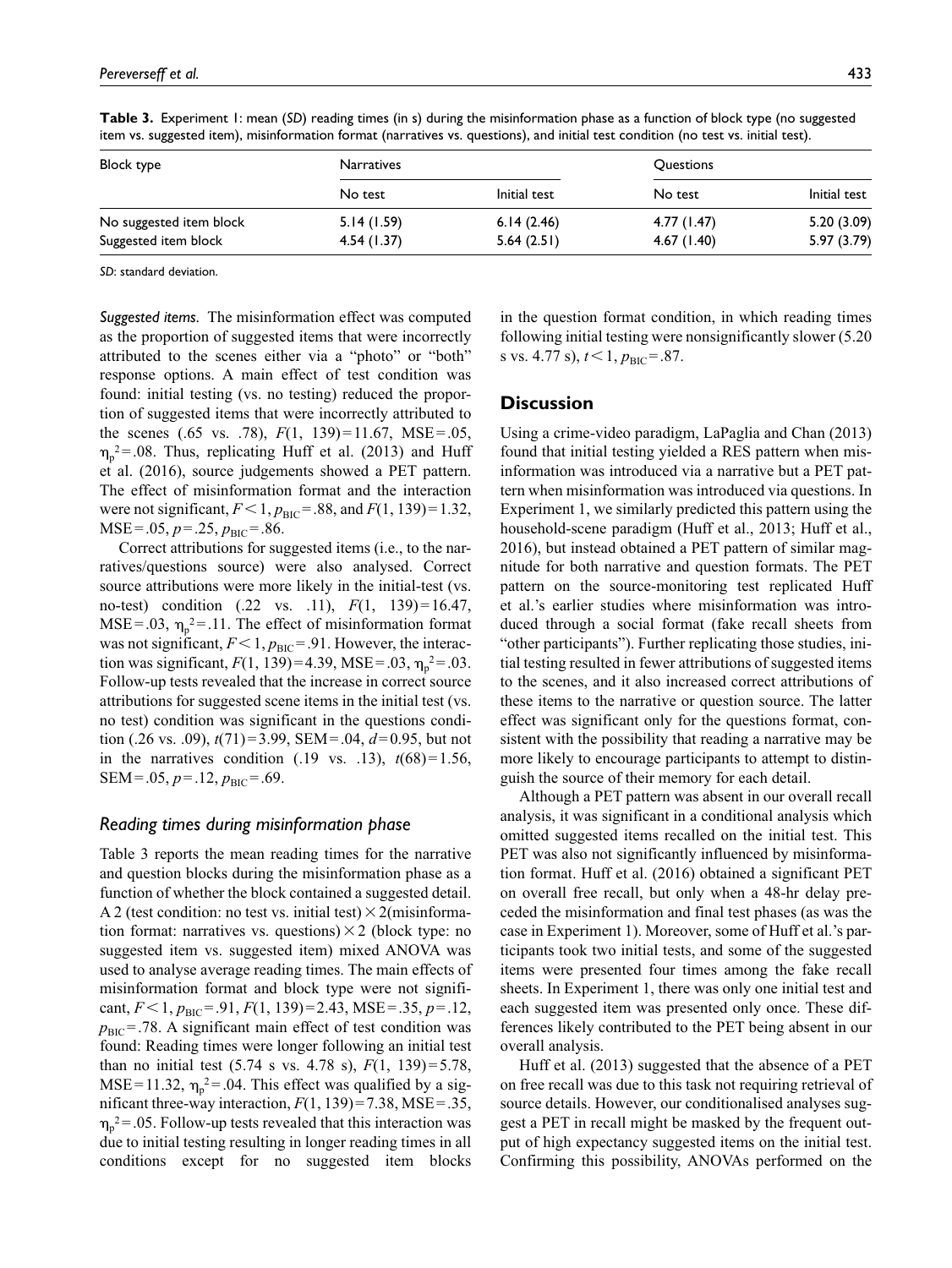| Experiment/misinformation exposures                              | No test  | Initial test |
|------------------------------------------------------------------|----------|--------------|
| Huff, Davis, and Meade (2013, Experiment 1)                      |          |              |
| One Exposure                                                     | .17(.21) | .08(.12)     |
| Four Exposures                                                   | .38(.32) | .31(.28)     |
| Huff, Weinsheimer, and Bodner (2016, one initial test, no delay) |          |              |
| One Exposure                                                     | .42(.31) | .17(.22)     |
| Four Exposures                                                   | .54(.26) | .29(0.26)    |
| Huff et al. (2016, one initial test, 48-hr delay)                |          |              |
| One Exposure                                                     | .40(.25) | .11(.14)     |
| Four Exposures                                                   | .65(.27) | .30(.29)     |

**Table 4.** Mean (*SD*) proportion of conditionalised suggested items recalled on the final recall test by prior experiment, misinformation exposure, and initial test condition.

The Huff et al. (2013) means were based on recall of both high and low expectancy suggested items, whereas Huff et al. (2016) only used high expectancy suggested items.

conditionalised means (see Table 4, averaged across one and four misinformation exposure conditions) of Huff et al. (2013, Experiment 1), Huff et al. (2016, one initial test, no delay), and Huff et al. (2016, one initial test, 48-hr delay), each revealed a PET on recall:  $F(1, 70) = 5.87$ ,  $MSE = .04$ ,  $\eta_p^2 = .08$ ,  $F(1, 70) = 26.75$ ,  $MSE = .08$ ,  $\eta_p^2 = .27$ , and  $F(1, 70) = 55.86$ , MSE = .07,  $\eta_p^2 = 0.44$ , respectively.

These conditionalised analyses establish that in addition to yielding memory benefits, initial testing can also yield memory costs. Specifically, information falsely recalled on an initial test is more likely to be reported later. Experiment 2 takes a closer look at this issue using a modified source test. On the benefits side, the reduction in the misinformation effect after an initial test was complimented by a retrieval-practice effect on correct recall of scene items (Roediger & Karpicke, 2006). Thus, initial free-recall testing can enhance overall memory accuracy, as reported by Huff et al. (2016). This testing benefit was absent on cued-recall accuracy in LaPaglia and Chan's (2013) crime video paradigm, even when a PET was obtained following misleading questions.

Finally, we also analysed reading times for blocks of narratives and questions as a function of initial test condition and misinformation format. Consistent with Gordon and Thomas (2014), reading times were generally longer after participants completed an initial test. Gordon and Thomas argued that longer reading latencies reflect increased attentional processing of suggested information. We similarly found longer reading times in the initial test condition, but contrary to Gordon and Thomas' findings, these longer reading times were associated with a PET rather than RES pattern. In the household-scene paradigm, longer reading times may be reflective of a discrepancy detection process in which participants notice the presence of a non-studied item. Consistent with this interpretation, Tousignant, Hall, and Loftus (1986) found that the detection of misinformation contradictions was associated with longer reading times during misinformation exposure.

Assuming that participants are more successful at detecting misinformation in the narratives and questions following initial testing, monitoring for these items may increase on the final test, thereby reducing the misinformation effect.

# **Experiment 2**

Experiment 1 confirmed that initial testing can have both positive and negative consequences on memory. A PET effect emerged in free recall when suggested items spontaneously recalled on the initial test were removed. Our suggested items were all high-expectancy items for their scenes, akin to critical lures in the Deese–Roediger– McDermott (DRM) paradigm (Roediger & McDermott, 1995), and indeed were often recalled on the initial test. An important possibility left unaddressed by Experiment 1 is whether participants who took an initial test sometimes reported suggested items on the final test because they recollected having reported them on the initial test (rather than because they recollected having seen them in the photos). The overall analysis of recall may have failed to show a PET because participants did not monitor for whether they recollected seeing the suggested items in the photos versus having reported them on the initial recall test. In contrast, the source test required participants to consider the source of their memory for each item, and in doing so, may have helped them avoid attributing suggested items to the photos. The primary goal of Experiment 2 was to evaluate this possibility. To this end, participants in the initialtest condition were offered an additional "initial test" source option on the source-monitoring test. This option provided us with a measure of how often suggested items were attributed to the initial-test source.

The secondary goal of Experiment 2 was to provide a second opportunity to evaluate the effects of misinformation format on memory for suggested items. Moreover, this time, rather than allowing self-paced reading, each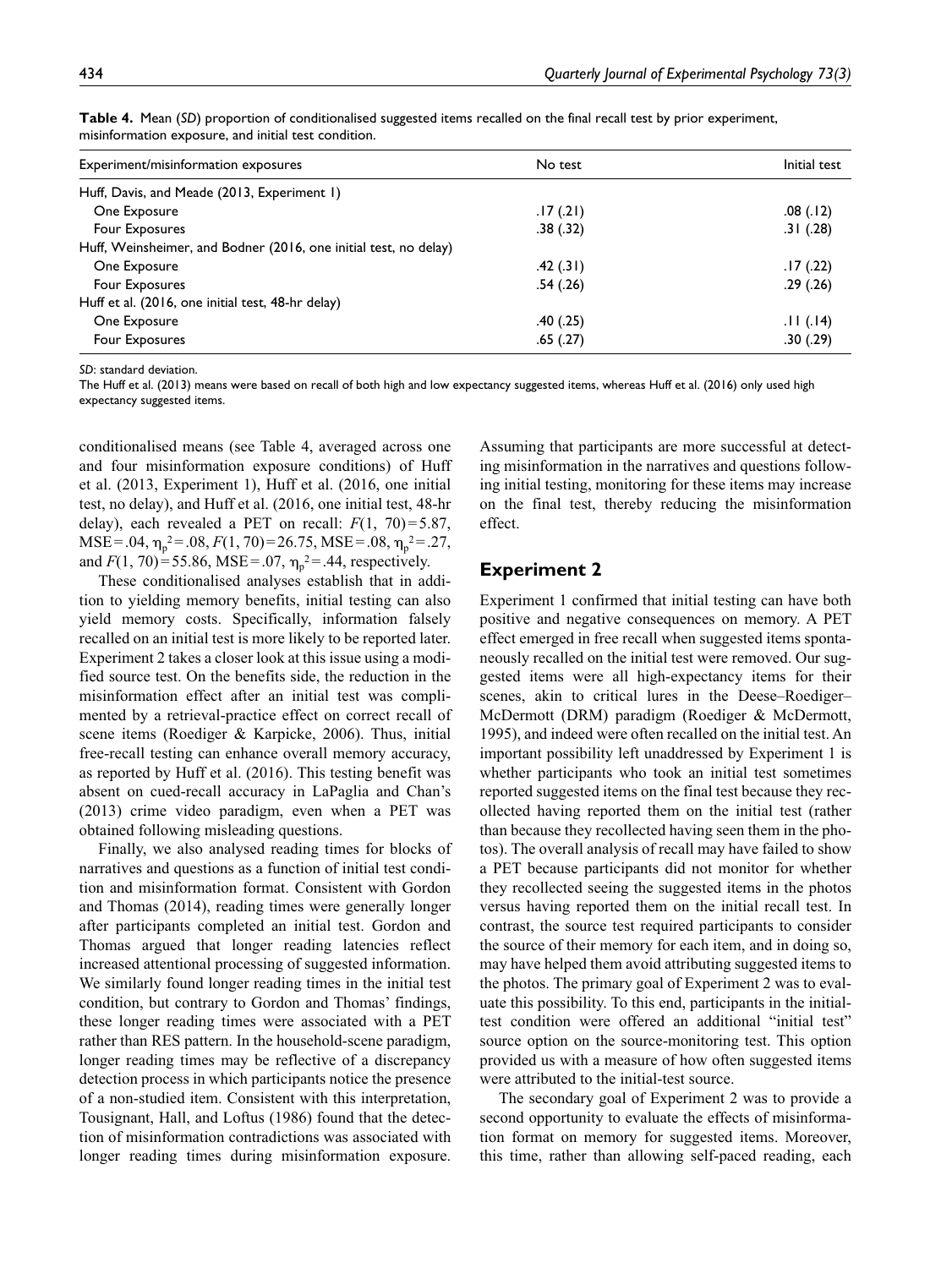block of text was presented for the same duration to control the amount of time spent processing blocks containing versus not containing suggested items for both formats. Although reading times for blocks of text did not differ significantly across the narrative versus question formats in Experiment 1, participants may have traded off speed versus effort in processing more for one format than another. Preventing participants from spending longer processing blocks containing suggested details will also help establish the generality of the effects of misinformation format.

# **Method**

# *Participants*

Additional University of Calgary undergraduates not tested in Experiment 1 were randomly assigned to the same four groups used in Experiment 1. Four participants were excluded for failure to follow instructions, and 25 failed to return for the second session, leaving 141 participants for analysis (mean age=20.40, *SD*=3.73; range=18–41).

# *Materials*

The materials were the same as Experiment 1 except the items from Experiment 1 that were mistakenly excluded from one or the other format were properly included.

## *Procedure*

With two exceptions, the procedure was the same as Experiment 1. First, each narrative or question block during the misinformation phase was presented for 8 s, reflecting the mean reading time per block plus one *SD*, based on the narrative condition means in Experiment 1. Second, the source-monitoring test was modified such that an "initial test" option was added to enable participants to indicate that they remembered reporting the item on the initial test. To accommodate this addition, participants individually selected all of the sources that they recollected for a given item (i.e., photo and/or initial test and/or narrative/ questions).

# **Results**

Analysis followed Experiment 1, except as noted. A sensitivity analysis similarly indicated that our sample size had sufficient statistical power (.80) to detect medium-sized effects (Cohen's *d*=0.52 or larger) for all main effects and interactions.

# *Initial free recall test*

On average, participants who received the initial test correctly recalled 0.25 (*SD*=0.06) of the scene items and

falsely recalled 0.25 (*SD*=0.18) of the suggested items. Initial test recall was similar whether participants later received narratives or questions,  $t s \le 1.51$ ,  $p_{\text{BIC}} s > .78$ .

# *Final free recall test*

Table 1 provides the mean proportion of items recalled on the final recall test as a function of item type, misinformation format, and initial test condition.

*Consistent items.* Initial testing enhanced final recall of consistent items relative to the no-test condition (.42 vs. .37),  $F(1, 137) = 5.51$ , MSE = .02,  $\eta_p^2 = .04$ . Recall of consistent items did not differ between the questions and narratives conditions (.40 vs. .39),  $F < 1$ ,  $p_{\text{BIC}} = .91$ , and the interaction did not attain significance,  $F(1, 137)=2.72$ ,  $MSE = .02, p = .10, p_{BIC} = .75.$ 

*Control items.* Initial testing marginally enhanced final recall of control items over the no-test condition (.14 vs. .11),  $F(1, 137)=3.57$ ,  $MSE=.01$ ,  $p=.06$ ,  $\eta_p^2=.03$ ,  $p_{\text{BIC}}$  = .66. The effect of misinformation format was not significant,  $F < 1$ ,  $p_{BIC} = .85$ . Unlike in Experiment 1, where recall was enhanced only in the questions condition, the interaction was not significant,  $F < 1$ ,  $p_{\text{BIC}} = .77$ .

*Suggested items.* As in Experiment 1, overall recall of falsely suggested items was equivalent between the initialtest and no-test conditions (.46 vs. .49),  $F < 1$ ,  $p_{\text{BIC}} = .89$ , demonstrating neither a PET nor RES pattern. Recall of suggested items did not differ as a function of misinformation format,  $F(1, 137) = 1.22$ ,  $MSE = .04$ ,  $p = .27$ ,  $p_{BIC} = .86$ , and the interaction was also not significant,  $F < 1$ ,  $p_{\text{BIC}}$  = .90. However, as in Experiment 1, the conditionalised analysis revealed a robust PET: initial testing reduced recall of suggested items relative to the no-test condition  $(.35 \text{ vs. } .49)$ ,  $F(1, 137) = 19.17$ , MSE = .04,  $\eta_p^2 = .12$ ; here the main effect of misinformation format and the interaction remained nonsignificant,  $F(1, 137)=1.56$ , MSE=.04,  $p = .21$ ,  $p_{\text{BIC}} = .84$ , and  $F < 1$ ,  $p_{\text{BIC}} = .91$ .

# *Source monitoring test*

Table 5 provides the mean proportion of source attributions as a function of item type, misinformation format, and initial test condition.

*Consistent items.* For consistent items, we scored a response as correct if the participant selected both the "photo" and "narratives/questions" options. In the initial-test condition, we scored a response as correct regardless of whether they also selected the "initial test" source option (i.e., we summed rows 2 and 4 in Table 5). Unlike Experiment 1, correct attributions for consistent items were *lower* in the initial-test versus no-test condition (.29 vs. .40), *F*(1, 137)=10.81, MSE=.04,  $\eta_p^2 = 0.07$ . The inclusion of the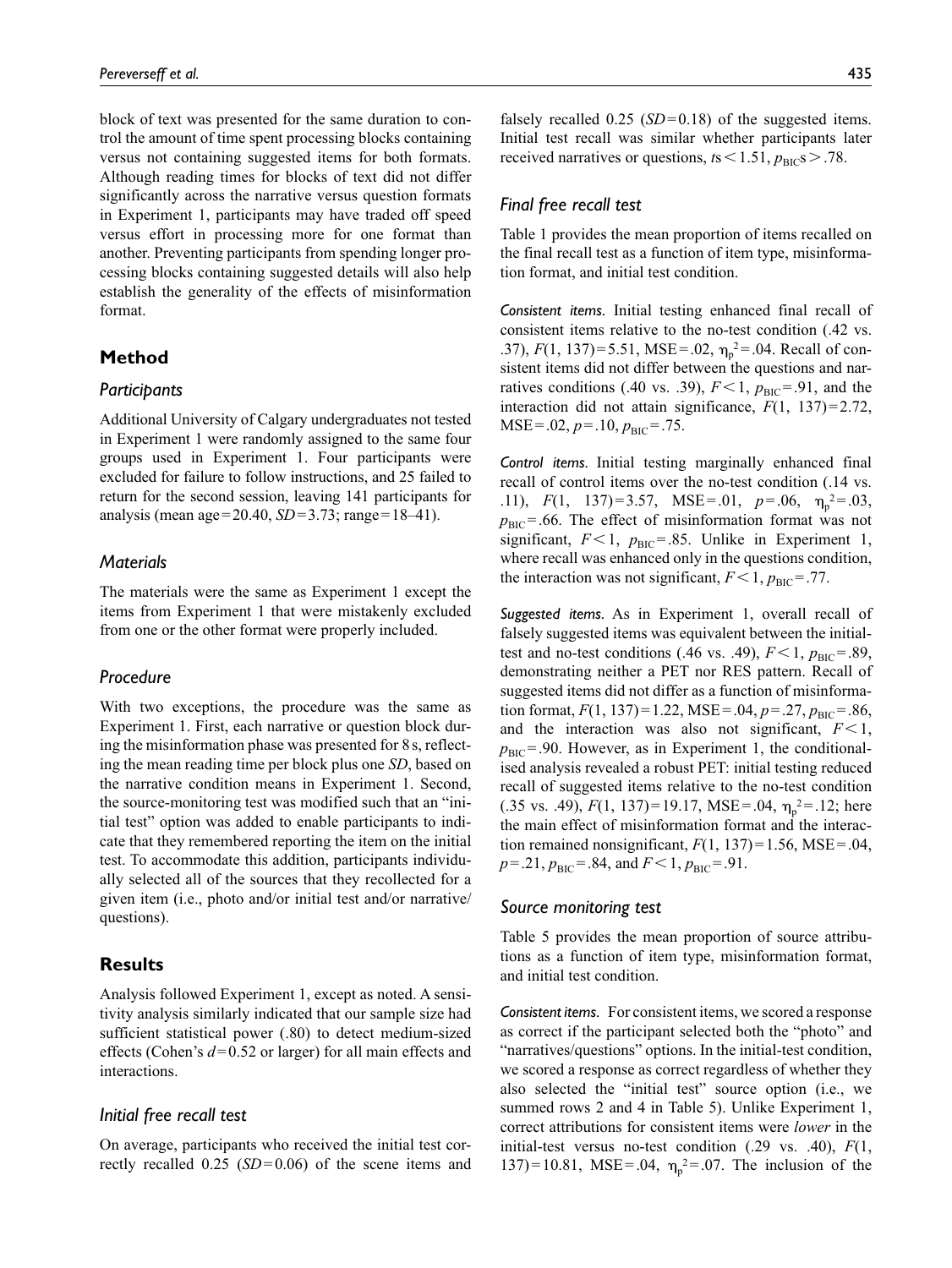| Item type           | Attribution                                | <b>Narratives</b> |               | Questions     |               |
|---------------------|--------------------------------------------|-------------------|---------------|---------------|---------------|
|                     |                                            | No test           | Initial test  | No test       | Initial test  |
| Consistent          | Photo                                      | .27(.16)          | .13(.12)      | .29(.17)      | .15(.12)      |
|                     | Photo $+$ narrative/questions              | .38(.19)          | .15(.15)      | .42(.21)      | .13(.14)      |
|                     | Photo $+$ initial test                     |                   | .08(.10)      |               | .07(.08)      |
|                     | Photo + narrative/questions + initial test |                   | .14(.15)      |               | .16(.14)      |
|                     | Narrative/questions                        | .24(.13)          | .27(.12)      | .20(.14)      | .30(.11)      |
|                     | Initial test                               |                   | .04(.10)      |               | .03(0.09)     |
|                     | Narrative/questions $+$ initial test       |                   | .02(.05)      |               | .01(0.03)     |
|                     | Neither                                    | .11(.12)          | .18(.13)      | .09(.09)      | .14(.10)      |
| Control             | Photo                                      | .46(.14)          | .21(.17)      | .41(.19)      | .22(.16)      |
|                     | Photo $+$ narrative/questions              | .08(.06)          | .04(.05)      | .02(.03)      | .01(0.03)     |
|                     | Photo $+$ initial test                     |                   | .14(.15)      |               | .15(.13)      |
|                     | Photo + narrative/questions + initial test |                   | $.03$ $(.04)$ |               | .02(.03)      |
|                     | Narrative/questions                        | .03(0.04)         | .05(.09)      | .04(.07)      | .05(.07)      |
|                     | Initial test                               |                   | .04(.08)      |               | .03(0.06)     |
|                     | Narrative/questions + initial test         |                   | .00(.01)      |               | .00(01)       |
|                     | <b>Neither</b>                             | .44(.17)          | .50(.19)      | .53(.18)      | .51(.15)      |
| <b>Related lure</b> | Photo                                      | .30(.20)          | .11(.15)      | .28(.24)      | .16(.19)      |
|                     | Photo $+$ narrative/questions              | .06(.09)          | .02(.06)      | .02(.06)      | .00(0.03)     |
|                     | Photo $+$ initial test                     |                   | .02(0.06)     |               | .02(.06)      |
|                     | Photo + narrative/questions + initial test |                   | .02(0.06)     |               | .00(0.03)     |
|                     | Narrative/questions                        | .05(.08)          | .08(.09)      | $.02$ $(.06)$ | .03(.08)      |
|                     | Initial test                               |                   | .03(0.07)     |               | $.01$ $(.06)$ |
|                     | Narrative/questions $+$ initial test       |                   | .01(.24)      |               | .00(.00)      |
|                     | Neither                                    | .58(.19)          | .73(.24)      | .68(.23)      | .76(.21)      |
| Suggested           | Photo                                      | .34(.18)          | .18(.20)      | .36(.18)      | .16(.16)      |
|                     | Photo $+$ narrative/questions              | .39(.21)          | .12(.16)      | .38(.18)      | .14(.15)      |
|                     | Photo $+$ initial test                     |                   | .08(.17)      |               | .10(.14)      |
|                     | Photo + narrative/questions + initial test |                   | .16(.18)      |               | .14(.14)      |
|                     | <b>Misinformation effect</b>               | .73(.20)          | .54(.16)      | .75(.20)      | .55(.20)      |
|                     | Narrative/questions                        | .15(.13)          | .24(.19)      | .16(.15)      | .25(.16)      |
|                     | Narrative/questions + initial test         |                   | .02(.05)      |               | .01(0.03)     |
|                     | Initial test                               |                   | .05(.09)      |               | .02(.15)      |
|                     | Neither                                    | .12(.14)          | .15(.15)      | .10(.10)      | .17(.10)      |

**Table 5.** Experiment 2: mean (*SD*) proportion of items attributed to source-monitoring test options by item type, misinformation format, and initial test condition.

*SD*: standard deviation.

The "both" source option reflects source retrievals from both the photos and the narrative/questions. The "initial test" source option reflects retrievals from items recalled in initial test. For suggested items, the misinformation effect row (bold) is the sum of the photo and both rows of misattributions. For suggested items, the correct response was the "narrative/questions" option. For consistent items, the correct response was the "both" option. For control items, the correct response was the "photo" option. For related lures, the correct response was the "neither" option.

additional initial test source option undid the benefits of initial testing here. We speculate on why this occurred in our section "General Discussion." The effect of misinformation format and the interaction were not significant,  $F_s < 1, p_{BIC} s > .90.$ 

*Control items.* For control items, "photo" was the correct response in the no-test condition, whereas the sum of "photo" and "photo + initial test" was computed as correct in the initial-test condition. Consistent with Experiment 1, a reversed testing effect was found on controls in which correct source attributions were lower in the initial-test

condition than the no-test condition (.36 vs. .44), *F*(1, 137)=7.82, MSE=.03,  $η<sub>p</sub><sup>2</sup> = .05$ . The effect of misinformation format was not significant,  $F < 1$ ,  $p_{BIC} = .92$ , nor was the interaction, *F*(1, 137)=2.46, MSE=.03, *p*=.12,  $p_{\text{BIC}} = .77$ .

*Related lures.* The correct source attribution for related lures was "neither." Initial testing increased correct source attributions for related lures relative to the no-test condition (.75 vs. .63),  $F(1, 137) = 9.98$ , MSE = .05,  $\eta_p^2 = .07$ , as in Experiment 1. Correct attributions were marginally more common in the questions versus narratives condition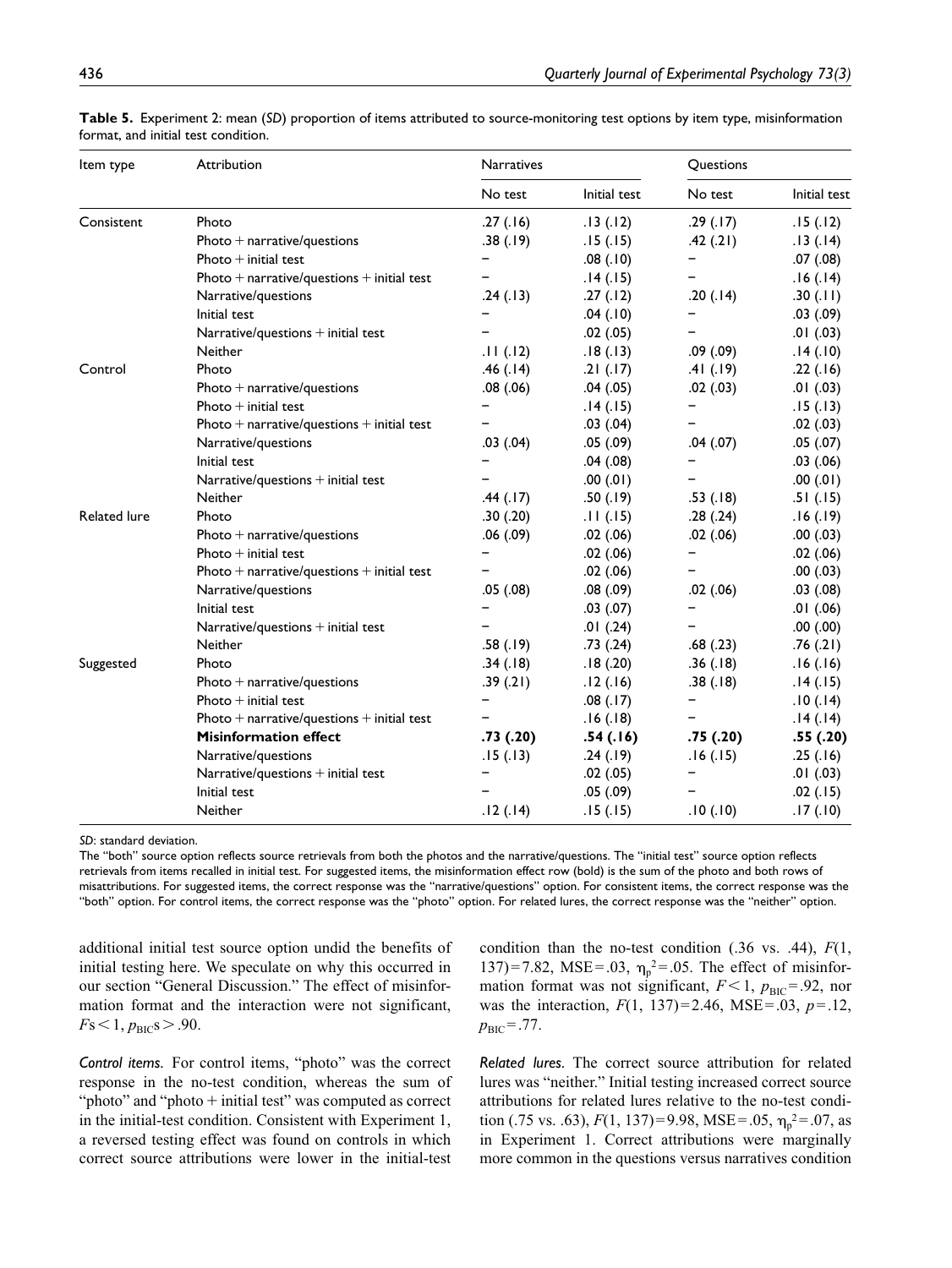$(.72 \text{ vs. } .65), F(1, 137) = 3.09, \text{MSE} = .05, p = .08, \eta_p^2 = .02,$  $p_{\text{BIC}}$  = .71. The interaction was not significant,  $F$  < 1,  $p_{\text{BIC}} = .89.$ 

*Suggested items.* The misinformation effect was computed as the proportion of suggested items that were incorrectly attributed to the "photo" source (see Table 5). For the no initial-test group, this effect was the sum of "photos" and "photos + narratives/questions" rows in Table 5. For the initial-test group this was the sum of all the rows of Table 5 that included the "photos" option. As can be seen in the "initial test" row of Table 5, suggested items were seldom attributed solely to this source, although this source was often endorsed along with other source test options. Thus, participants often recalled outputting suggested items on the initial test. As in Experiment 1, initial testing reduced the misinformation effect relative to the no-test condition  $(.54 \text{ vs. } .74)$ ,  $F(1, 137) = 28.23$ , MSE = .05,  $\eta_p^2 = .17$ . The effect of misinformation format was not significant. The interaction was also not significant,  $F_s < 1$ ,  $p_{BIC} s > .91$ , providing further evidence that the format of misinformation delivery did not alter the presence of a PET pattern.

Finally, replicating Experiment 1, correct attributions for suggested items (i.e., to the narratives/questions source) were more likely in the initial-test (vs. no-test) condition  $(.25 \text{ vs. } .15)$ ,  $F(1, 137) = 12.59$ ,  $MSE = .03$ ,  $\eta_p^2 = .08$ . Neither the effect of misinformation format nor the interaction were significant,  $F_s < 1$ ,  $p_{\text{BIC}}s > .92$ .

# **Discussion**

Replicating Experiment 1, completing an initial test reduced conditionalised false recall and source misattributions relative to the no-test condition. This PET pattern was again similar whether misinformation was embedded in narratives or in misleading questions (cf. LaPaglia & Chan, 2013). Inclusion of the "initial test" option on the source-monitoring test provided new insight into participants' source knowledge for suggested items. Specifically, participants who took an initial test often later indicated having recalled suggested items on that test. Thus, the conditionalised analyses we report appropriately gauge the misinformation effect because they exclude suggested items reported on the initial test. The high rate of final recall of suggested items recalled on the initial test masked a PET effect on overall recall, highlighting the importance of taking participants' initial test responses into consideration when evaluating the effect of initial tests on the accuracy of eyewitness memory.

# **General discussion**

Using a crime-event paradigm, LaPaglia and Chan (2013) found that asking participants to take an initial memory test prior to misinformation exposure via narratives

produced a RES pattern (an increase in the misinformation effect), whereas taking a test prior to misinformation exposure via misleading cued-recall questions produced a PET pattern (a decrease in the misinformation effect). In two experiments, we examined whether a similar dissociation occurs in Huff et al.'s (2013) and Huff et al.'s (2016) household-scene paradigm, which to date has consistently yielded a PET effect. Both our experiments showed a PET pattern that was similar in size whether the misinformation format was presented as narratives or as questions. As discussed below, the effects of initial testing in this paradigm have not been shown to be critically influenced by the means through which misinformation is presented. Identifying other potential predictors of whether RES or a PET occurs is thus a key area for future research—one that will inform guidelines for the appropriate use of initial testing with eyewitnesses.

# *A PET pattern on conditionalised free recall*

A PET effect was obtained on free recall in both of our experiments when suggested items recalled on the initial test were excluded. These conditionalised analyses also revealed a PET on recall in all three previous data sets in which a PET on recall was otherwise absent (see Table 4). Unsurprisingly, participants who recall some suggested items on an initial test show a tendency to report them again on a final test, and this tendency works against a PET. Consistent with this explanation, in Experiment 2 we provided participants with an initial test option on the source test. This option was endorsed for 31% of suggested items in the narrative condition and for 27% of suggested items in the questions condition. Thus, on the final recall test, participants frequently reported items that they later attributed, at least in part, to a memory of reporting those items on the initial recall test.

A potential concern with our conditionalised analyses is that only the initial test group's final recall can be conditionalised on initial test responses—even though the no initial test group would have falsely encoded high-expectancy items as often. We acknowledge this limitation, but note that removing suggested items reported on the initial test from the initial test group does not de facto create a PET pattern. Suggested items recalled on the initial test were excluded from both the numerator and the denominator when computing the proportion of recalled suggested items. Potentially, then, the misinformation effect in the conditionalised analysis could have increased, decreased, or stayed the same as in the overall recall analysis and thus could have yielded either a PET, RES, or a null difference relative to the no initial test condition.

The conditionalised analyses reveal an important cost of initial testing, in that errors reported initially are likely to be recalled on a subsequent test. In most misinformation paradigms, suggested items are carefully selected to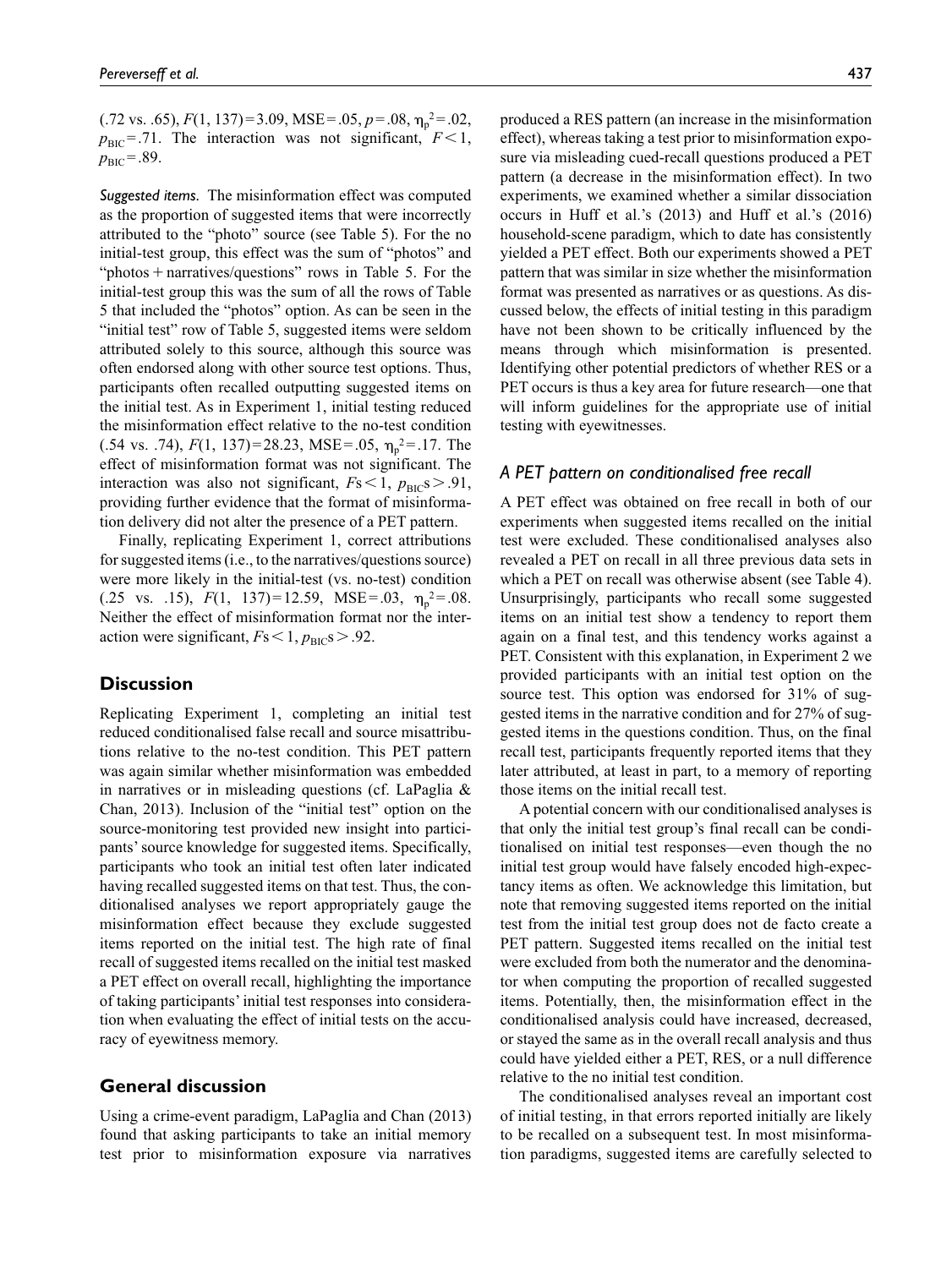be schematically consistent with the study events, and thus generate high intrusion rates (e.g., Meade & Roediger, 2002; Roediger, Meade, & Bergman, 2001). In the present experiments, 23%–25% of to-be-suggested items were reported on the initial recall test. These high rates were enough to mask a PET pattern in our overall recall analyses. Thus, a lesson from our study is that initial testing of a witness's memory for an event can backfire, increasing a witness's susceptibility to suggestions about event details that did not occur but which given their plausibility were reported on the initial test. Stated differently, the protective benefits of initial testing may be reduced for suggested items that are plausible for a given eyewitness event.

# *Influences of an initial test on source monitoring*

When participants were required to specify the source of their retrievals (i.e., on our source test), we consistently found a PET pattern in which initial testing decreased attributions of suggested items to the household scenes. Importantly, this pattern was found without conditionalising the source data based on initial recall of suggested items. On the contrary, the effects of initial testing on source judgements for consistent items (i.e., those presented in both the photo and narratives/questions) were inconsistent across experiments. Initial testing increased correct source attributions for consistent items in Experiment 1, but decreased correct source attributions in Experiment 2 (i.e., a reversed testing effect). The reversed testing effect coincided with the addition of an initial test response option on the source test. Speculatively, participants in Experiment 2 may have been more likely to attribute consistent items to the initial test than to the photos, perhaps due to their temporal contiguity and confusability in Session 1 (see Lindsay, 1990). Correct source attributions for control items (those presented only in the photo) were also lower following initial testing (as in Huff et al., 2013; Huff et al., 2016). The low rates of correct recall on the initial test may have lead the initial-test group to adopt a more conservative response criterion on the source test than the no-test group, reducing their willingness to claim they saw the control items in the photo. Consistent with this suggestion, initial testing led to higher rates of "neither" responses to related lure items (see Tables 2 and 5; see also Huff et al., 2016). This intriguing possibility awaits testing.

# *What determines the RES versus PET pattern?*

An important unresolved issue is why initial testing yields a PET in the household scene paradigm but RES in the crime-video paradigm. A first salient difference between the paradigms is the type of event. For example, LaPaglia and Chan (2013) used an episode of *Flashpoint* as their event, which provided a cohesive narrative at study, whereas we employed a set of photos of household scenes that did not include any narrative content. Perhaps, then, initial testing for events with a narrative structure increases susceptibility to the misinformation effect, whereas initial testing for events without a narrative structure decreases it. In contrast, however, Pansky and Tenenboim (2011) obtained a PET pattern after participants studied a set of pictures accompanied by a narrative. Thus, a PET pattern can occur whether or not the initial event includes a cohesive narrative structure.

A second potential key to whether RES or a PET occurs, suggested by Chan et al. (2017), is whether the *misinformation* (rather than the *event*) is presented as a cohesive narrative. LaPaglia (2013; Experiment 3A) manipulated whether participants were presented with a coherent or disjointed narrative. The RES occurred in the standard narrative condition but was absent when the narrative was disjointed (though a PET was not obtained). Participants who read a disjointed narrative were also more likely to claim that they compared the narrative to the original event during the misinformation phase, which would work to improve source memory accuracy.

Extending this work, LaPaglia and Chan (2019) compared the effects of initial testing for narratives (Experiment 1) and questions (Experiment 2) that either did or did not reinstate contextual information. For both formats, RES occurred when cohesive contextual information from the initial event was reinstated during the misinformation phase, but not when few contextual details were presented (again, a PET was not obtained). For questions, the same pattern occurred except here the PET approached significance in the without-context condition. Thus, Lapaglia and Chan concluded that contextual support rather than narrative versus questions format dictates whether RES occurs. However, contextual support did not dictate whether a PET pattern was found across the two formats.

The narratives we developed for our household-scene paradigm may have been harder to follow (i.e., more disjointed) than a typical narrative, given the fictional characters had to interact with multiple items for each scene. Nonetheless, there was certainly more narrative structure in our narrative condition than in our questions condition, yet the magnitude of the PET pattern was consistent between formats (cf. LaPaglia & Chan, 2019). A remaining possibility is that the occurrence of RES may depend on having an overlapping narrative structure between the event and the misinformation phase, as was the case in LaPaglia and Chan (2019). In our narrative condition, there was still a disconnect between our event (no narrative structure) and our misinformation phase (narrative structure). This could be explored in future research, for example, by adding auditory narratives during the presentation of the household scenes (see Pansky & Tenenboim, 2011) to ensure a narrative context at the time of study.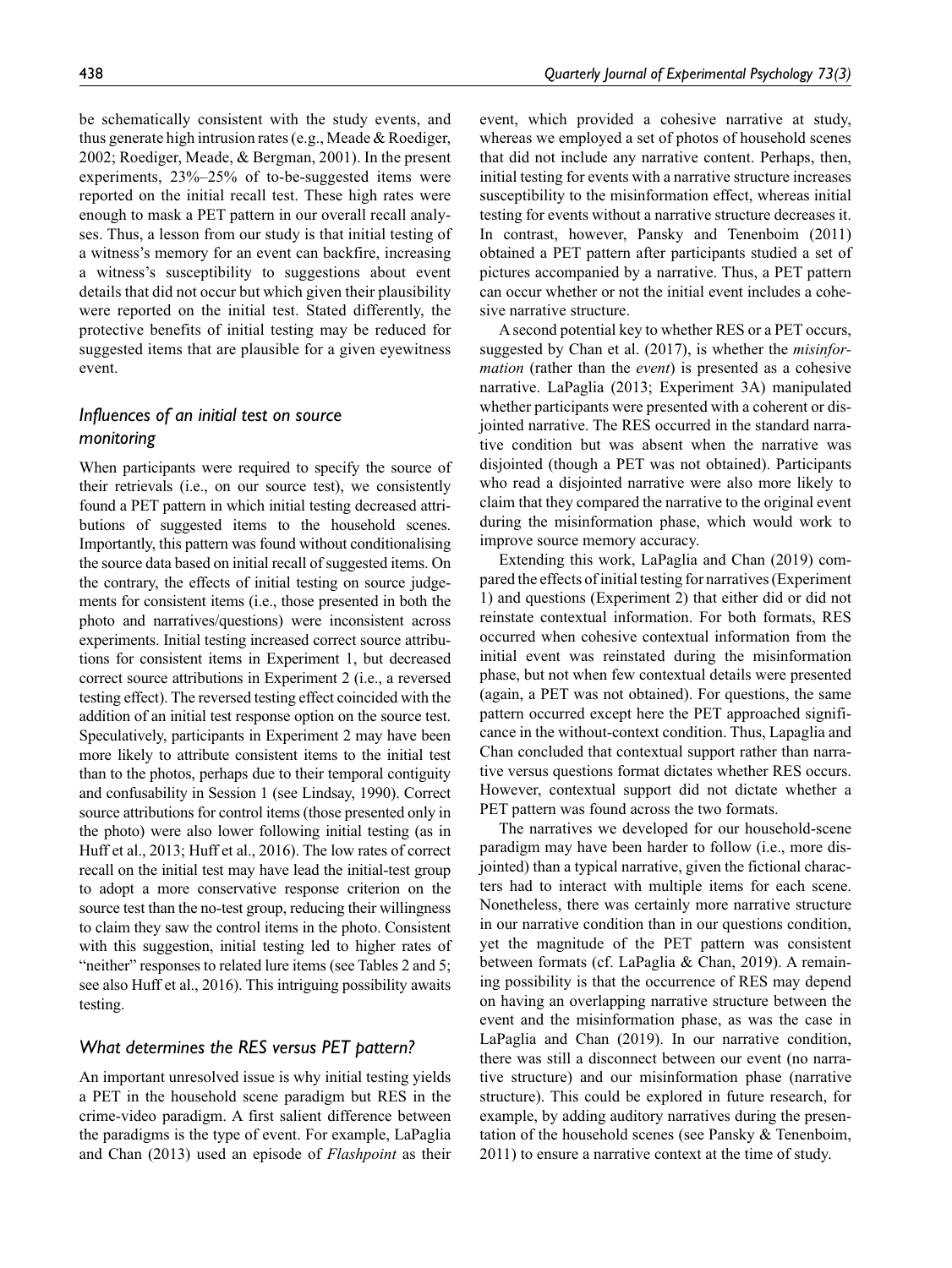A third potential factor dictating whether a RES or PET occurs is the type of suggested details. In the householdscene paradigm, the suggested items were always additive (i.e., suggested items that supplemented the items in the scenes), whereas suggested details used in most RES studies (e.g., Chan et al., 2009; LaPaglia & Chan, 2013; Thomas et al., 2010) contradicted the original event (e.g., a hypodermic syringe vs. a chloroform rag). However, Gordon et al. (2015) found RES for both additive and contradictory misinformation introduced via narratives, and in fact, the RES effect was stronger for additive items. However, the additive and contradictory misleading details were different items. Therefore, the reported pattern could reflect item effects rather than differences between additive and contradictory misinformation.

Recently, Huff and Umanath (2018) compared additive and contradictory misinformation types while counterbalancing item differences across misinformation types. Although they did not examine initial testing effects, misinformation rates were nearly twice as large for additive than contradictory misinformation. The authors suggested that contradictory information was more likely to be detected during the misinformation phase and subsequently rejected at test. Indeed, instructing participants to report detected misinformation during the misleading question phase reduced contradictory misinformation, but had no influence on additive misinformation, relative a control group who were not instructed to report detected misinformation.

Finally, a fourth potential influence may be the amount of time participants spend processing misinformation based on whether they took an initial test. As reviewed above, Gordon and Thomas (2014) and Gordon et al. (2015) showed that initial testing (vs. no testing) increased reading times when misinformation was embedded in either questions or narratives, relative to items that did not contain misinformation. Initial testing was deemed to have increased attention to the misleading items, thus enhancing their encoding. In Experiment 1, we similarly found that initial testing led to an increase in reading times during the misinformation phase (see also Tousignant et al., 1986). Yet, a PET pattern occurred. Therefore, at least under some conditions the additional time participants spend processing misinformation may enable them to detect discrepancies and thus *reduce* the misinformation effect.

# **Conclusion**

Our experiments provide important new evidence that initial testing sometimes reduces the misinformation effect. In the household scene paradigm, initial testing has yielded a consistent protective effect on free recall and source memory—whether the misinformation was introduced via narratives or questions (our experiments), or via social contagion (Huff et al., 2013; Huff et al.,

2016). The claim that "research has consistently demonstrated that taking an initial test prior to receiving misinformation can increase misinformation susceptibility" (Gordon & Thomas, 2017, p. 190) no longer applies. Misinformation format does not dictate whether RES or a PET occurs. Likely factors to be considered include whether the witnessed event or misinformation phase presents a cohesive context, and whether the misinformation introduces additive or contradictory misinformation. Finally, despite the potential for an initial test to inoculate memory from misinformation, we found that commission errors made during that initial test are likely to persist on later tests. Thus, although taking an initial test can protect memory from misinformation, this protective factor is likely to be lost for false details that are spontaneously elicited by the initial test.

#### **Authors' note**

The authors made equivalent contributions to this project.

#### **Declaration of conflicting interests**

The author(s) declared no potential conflicts of interest with respect to the research, authorship, and/or publication of this article.

# **Funding**

The author(s) received no financial support for the research, authorship, and/or publication of this article.

# **ORCID iD**

Mark J Huff **D** <https://orcid.org/0000-0002-0155-7877>

#### **References**

- Belli, R. F., Windschitl, P. D., McCarthy, T. T., & Winfrey, S. E. (1992). Detecting memory impairment with a modified test procedure: Manipulating retention interval with centrally presented event items. *Journal of Experimental Psychology: Learning, Memory, and Cognition*, *18*, 356– 367. doi:10.1037/0278-7393.18.2.356
- Brewer, W. F., & Treyens, J. C. (1981). Role of schemata in memory for places. *Cognitive Psychology*, *13*, 207–230. doi:10.1016/0010-0285(81)90008-6
- Carpenter, S. (2011). Semantic information activated during retrieval contributes to later retention: Support for the mediator effectiveness hypothesis of the testing effect. *Journal of Experimental Psychology: Learning, Memory, and Cognition*, *37*, 1547–1552. doi:10.1037/a0024140
- Chambers, K. L., & Zaragoza, M. S. (2001). Intended and unintended effects of explicit warnings on eyewitness suggestibility: Evidence from source identification tests. *Memory & Cognition*, *29*, 1120–1129. doi:10.3758/BF0306381
- Chan, J. C. K., & Langley, M. M. (2011). Paradoxical effects of testing: Retrieval enhances both accurate recall and suggestibility in eyewitnesses. *Journal of Experimental Psychology: Learning, Memory, and Cognition*, *37*, 248– 255. doi:10.1037/a0021204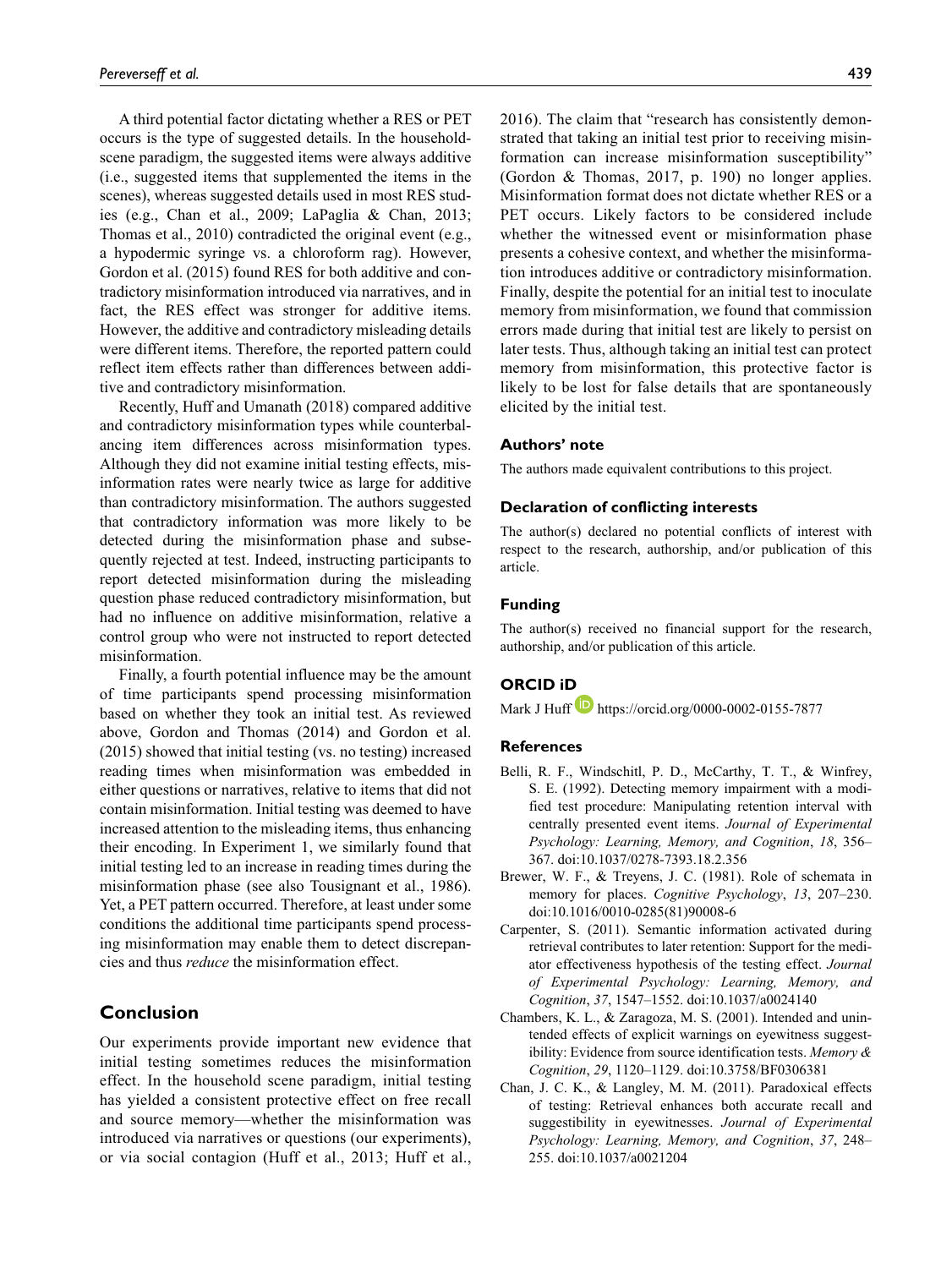- Chan, J. C. K., & LaPaglia, J. A. (2011). The dark side of testing memory: Repeated retrieval can enhance eyewitness suggestibility. *Journal of Experimental Psychology: Applied*, *17*, 418–432. doi:10.1037/a0025147
- Chan, J. C. K., Manley, K. D., & Lang, K. (2017). Retrievalenhanced suggestibility: A retrospective and new investigation. *Journal of Applied Research in Memory and Cognition*, *6*, 213–229. doi:10.1016/j.jarmac.2017.07.003
- Chan, J. C. K., Thomas, A. K., & Bulevich, J. B. (2009). Recalling a witnessed event increases eyewitness suggestibility: The reversed testing effect. *Psychological Science*, *20*, 66–73. doi:10.1111/j.1467-9280.2008.02245.x
- Chan, J. C. K., Wilford, M. M., & Hughes, K. L. (2012). Retrieval can increase or decrease suggestibility depending on how memory is tested: The importance of source complexity. *Journal of Memory and Language*, *67*, 78–85. doi:10.101 6.j.jml.2012.02.006
- Cho, K. W., Neely, J. H., Crocco, S., & Vitrano, D. (2017). Testing enhances both encoding and retrieval for both tested and untested items. *The Quarterly Journal of Experimental Psychology*, *70*, 1211–1235. doi:10.1080/17470219.2016.1 175485
- Congleton, A., & Rajaram, S. (2012). The origin of the interaction between learning method and delay in the testing effect: The roles of processing and conceptual retrieval organization. *Memory & Cognition*, *40*, 528–539. doi:10.3758/ s13421-011-0168-y
- Eakin, D. K., Schreiber, T. A., & Sergeant-Marshall, S. (2003). Misinformation effects in eyewitness memory: The presence and absence of memory impairment as a function of warning and misinformation accessibility. *Journal of Experimental Psychology: Learning, Memory, and Cognition*, *29*, 813– 825. doi:10.1037/02787-7393.29.5.813
- Echterhoff, G., Hirst, W., & Hussy, W. (2005). How eyewitnesses resist misinformation: Social postwarnings and the monitoring of memory characteristics. *Memory & Cognition*, *33*, 770–782. doi:10.3758/BF03193073
- Erdfelder, E., Faul, F., & Buchner, A. (1996). GPOWER: A general power analysis program. *Behavioral Research Methods, Instruments & Computers*, *28*, 1–11. doi:10.3758/ BF03203630
- Gabbert, F., Hope, L., Fisher, R. P., & Jamieson, K. (2012). Protecting against misleading post-event information with a self-administered interview. *Applied Cognitive Psychology*, *26*, 568–575. doi:10.1002/acp.2828
- Gordon, L. T., & Thomas, A. K. (2014). Testing potentiates new learning in the misinformation paradigm. *Memory & Cognition*, *42*, 186–197. doi:10.3758/s13421-013-0361-2
- Gordon, L. T., & Thomas, A. K. (2017). The forward effects of testing on eyewitness memory: The tension between suggestibility and learning. *Journal of Memory and Language*, *95*, 190–199. doi:10.1016/j.jml.2017.01.004
- Gordon, L. T., Thomas, A. K., & Bulevich, J. B. (2015). Looking for answers in all the wrong places: How testing facilitates learning of misinformation. *Journal of Memory and Language*, *83*, 140–151. doi:10.1016/j.jml.2015.03.007
- Huff, M. J., Davis, S. D., & Meade, M. L. (2013). The effects of initial testing on false recall and false recognition in the social contagion of memory paradigm. *Memory & Cognition*, *41*, 820–831. doi:10.3758/s13421-013-0299-4
- Huff, M. J., & Umanath, S. (2018). Evaluating the suggestibility to additive and contradictory misinformation following explicit error detection in younger and older adults. *Journal of Experimental Psychology: Applied*, *24*, 1–16. doi:10.1037/xap0000138
- Huff, M. J., Weinsheimer, C. C., & Bodner, G. E. (2016). Reducing the misinformation effect though initial testing: Take two tests and recall me in the morning? *Applied Cognitive Psychology*, *30*, 61–69. doi:10.1002/acp.3167
- Johnson, M. K., Hashtroudi, S., & Lindsay, D. S. (1993). Source monitoring. *Psychological Bulletin*, *114*, 3–28. doi:10.1037/0033-2909.1.3
- Kang, S. H. K., Pashler, H., Cepeda, N. J., Rohrer, D., Carpenter, S. K., & Mozer, M. C. (2011). Does incorrect guessing impair fact learning? *Journal of Educational Psychology*, *103*, 48–59. doi:10.1037/a0021977
- Kay, H. (1955). Learning and retaining verbal material. *British Journal of Psychology*, *46*, 81–100. doi:10.1111/j.2044-8295.1955.tb.00527.x
- Kornell, N., Bjork, R. A., & Garcia, M. A. (2011). Why tests appear to prevent forgetting: A distribution-based bifurcation model. *Journal of Memory and Language*, *65*, 85–97. doi:10.1016/j.jml.2011.04.002
- Lane, S. M. (2006). Dividing attention during a witnessed event increases eyewitness suggestibility. *Applied Cognitive Psychology*, *20*, 199–212. doi:10.1002/acp.1177
- Lane, S. M., Mather, M., Villa, D., & Morita, S. K. (2001). How events are reviewed matters: Effects of varied focus on eyewitness suggestibility. *Memory & Cognition*, *29*, 940–947. doi:10.3758/BF03195756
- LaPaglia, J. A. (2013). *Testing can enhance or reduce suggestibility: The importance of contextual detail during misinformation exposure* (Doctoral dissertation). Retrieved from the Digital Repository at Iowa State University. (Paper 13263)
- LaPaglia, J. A., & Chan, J. C. K. (2013). Testing increases suggestibility for narrative-based misinformation but reduces suggestibility for question-based misinformation. *Behavioral Sciences and the Law*, *31*, 593–606. doi:10.1002/bsl.2090
- LaPaglia, J. A., & Chan, J. C. K. (2019). Telling a good story: The effects on memory retrieval and context processing on eyewitness suggestibility. *PLoS ONE*, *14*, e0212592. doi:10.1371/journal.pone.0212592
- LaPaglia, J. A., Wilford, M. M., Rivard, J. R., Chan, J. C. K., & Fisher, R. F. (2014). Misleading suggestions can alter later memory reports even following a cognitive interview. *Applied Cognitive Psychology*, *28*, 1–9. doi:10.1002/acp.2950
- Lindsay, D. S. (1990). Misleading suggestions can impair eyewitnesses' ability to remember event details. *Journal of Experimental Psychology: Learning, Memory, and Cognition*, *16*, 1077–1083. doi:10.1037/0278-7393.16.6 .1077
- Lindsay, D. S., & Johnson, M. K. (1989). The eyewitness suggestibility effect and memory for source. *Memory & Cognition*, *17*, 349–358. doi:10.3758/BF03198473
- Loftus, E. F. (1977). Shifting human color memory. *Memory & Cognition*, *17*, 349–358. doi:10.3758/BF03197418
- Loftus, E. F. (1979). The malleability of human memory. *American Scientist*, *67*, 312–320.
- Loftus, E. F., Miller, D. G., & Burns, H. J. (1978). Semantic integration of verbal information into visual memory. *Journal of*